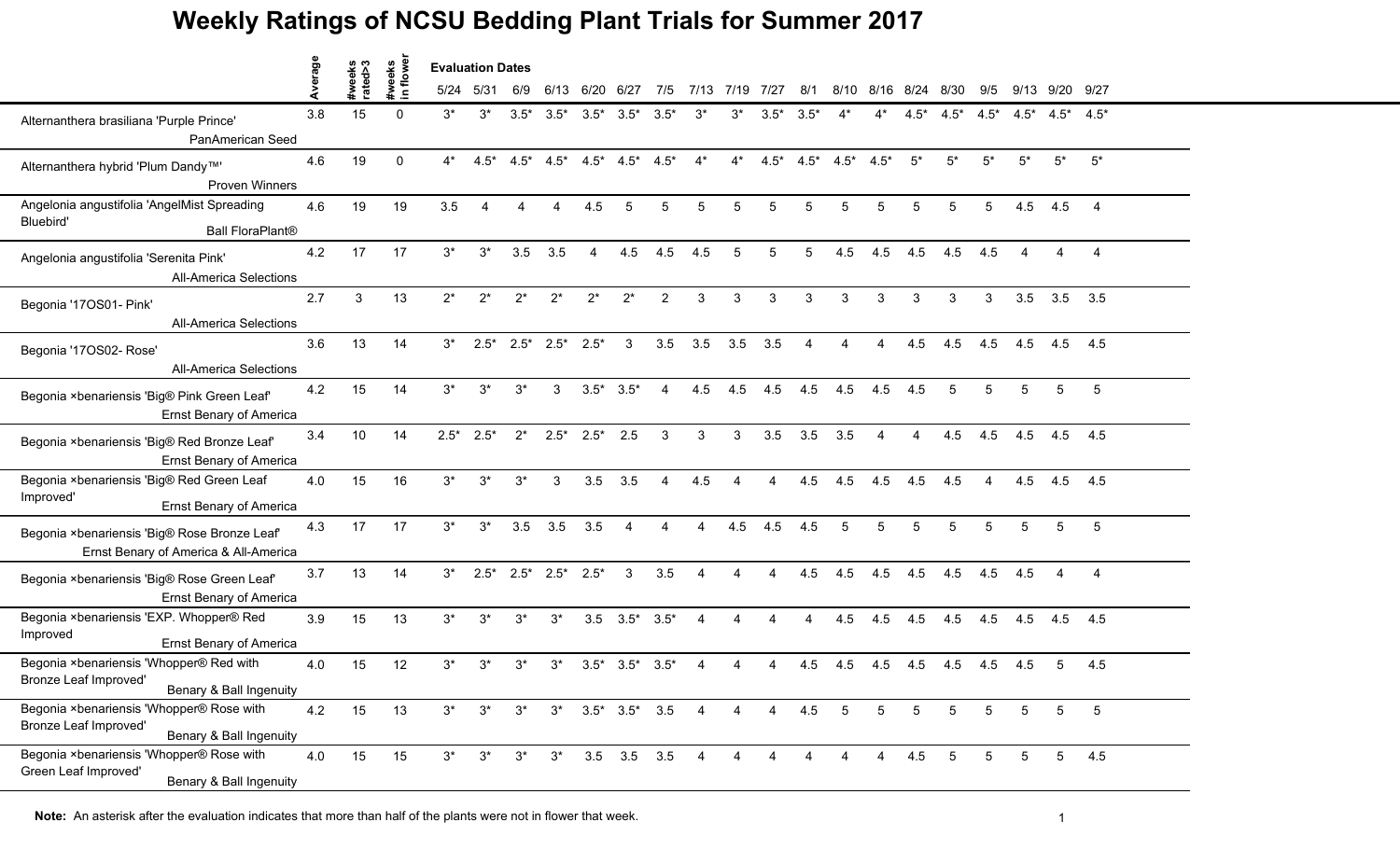|                                                                            | verage |                   |                    |        | <b>Evaluation Dates</b>                                       |        |                        |                |                |             |                |      |                        |     |                        |      |                           |      |                          |                |                 |                |
|----------------------------------------------------------------------------|--------|-------------------|--------------------|--------|---------------------------------------------------------------|--------|------------------------|----------------|----------------|-------------|----------------|------|------------------------|-----|------------------------|------|---------------------------|------|--------------------------|----------------|-----------------|----------------|
|                                                                            | ⋖      | #weeks<br>rated>3 | #weeks<br>in flowe | 5/24   | 5/31                                                          | 6/9    | 6/13                   | 6/20           | 6/27           | 7/5         | 7/13           | 7/19 | 7127                   | 8/1 | 8/10                   | 8/16 | 8/24                      | 8/30 | 9/5                      | 9/13           | 9/20            | 9/27           |
| Begonia interspecific 'Megawatt™ Pink Bronze<br>Leaf                       | 4.0    | 13                | 13                 | $3^*$  | $2.5*$                                                        | $3^*$  | $3^*$                  | 3*             | $3^*$          | 3.5         | 3.5            | 3.5  |                        |     | 4.5                    |      |                           |      |                          |                | 5               | 5              |
| PanAmerican Seed                                                           |        |                   |                    |        |                                                               |        |                        |                |                |             |                |      |                        |     |                        |      |                           |      |                          |                |                 |                |
| Begonia interspecific 'Megawatt™ Red Bronze                                | 3.7    | 15                | 14                 | $3^*$  | $3^*$                                                         | $3^*$  | $3^*$                  | $3.5*$         | 3.5            | 3.5         | $\overline{4}$ | Δ    | Δ                      | Δ   | $\boldsymbol{\Lambda}$ |      |                           |      |                          |                | Δ               | $\overline{4}$ |
| Leaf<br>PanAmerican Seed                                                   |        |                   |                    |        |                                                               |        |                        |                |                |             |                |      |                        |     |                        |      |                           |      |                          |                |                 |                |
| Begonia interspecific 'Megawatt™ Rose Bronze                               | 3.9    | 13                | 15                 | $3^*$  | $3^*$                                                         | $3^*$  | $3^*$                  | 3              | 3              | 3.5         | $\overline{4}$ | Δ    | $\boldsymbol{\Lambda}$ | Δ   | $\boldsymbol{\Lambda}$ | 4    | 4.5                       | 5    | 5                        | 5              | 5               | 4.5            |
| Leaf<br>PanAmerican Seed                                                   |        |                   |                    |        |                                                               |        |                        |                |                |             |                |      |                        |     |                        |      |                           |      |                          |                |                 |                |
| Canna ×generalis '17OS03'<br><b>All-America Selections</b>                 | 3.7    | 12                | 12                 | $3^*$  | $3^*$                                                         | $3^*$  | $3.5*$                 | 3.5            | $\overline{4}$ | 4           | 4.5            | 4.5  | 4.5                    | 4.5 | 4.5                    | 4.5  | $\overline{4}$            | 3.5  | 3                        | $3^*$          | $3^*$           | $3^*$          |
| Canna ×generalis 'Cannova Orange Shade'<br><b>All-America Selections</b>   | 4.0    | 17                | 16                 | $3.5*$ | $3.5*$                                                        |        |                        | 4.5            | 4.5            | 4.5         | 4.5            | 4.5  | 4.5                    | 4.5 | 4.5                    |      |                           | 3.5  | 3.5                      | 3.5            | 3               | 3              |
| Canna ×generalis 'Cannova® Bronze Orange'<br><b>Ball Ingenuity</b>         | 3.8    | 16                | 14                 | $3.5*$ | $3.5*$                                                        | $4^*$  | $4^*$                  | $4^*$          | $\overline{4}$ | 4.5         | 4.5            | 4.5  | 4.5                    | 4.5 | $\boldsymbol{\Lambda}$ | Δ    | $\boldsymbol{\Lambda}$    | 3.5  | 3.5                      | 3              | 2.5             | 2.5            |
| Canna ×generalis 'Happy Cleo'<br>Dümmen Orange                             | 4.3    | 19                | 13                 | $3.5*$ | $4^*$                                                         | $4^*$  | $\boldsymbol{\Lambda}$ | 4              | 4.5            | 4.5         | 5              | 5    | 5                      | 5   | 4.5                    | 4.5  | 4.5                       | 4.5  | $\boldsymbol{\Lambda}$   | $4^*$          | $4^*$           | $3.5*$         |
| Canna ×generalis 'Happy Wilma'<br>Dümmen Orange                            | 4.1    | 16                | 12                 | $3.5*$ | $3.5*$                                                        |        | $4^*$ $4.5^*$          | 4.5            | 4.5            | 5           | 5              | 5    | 5                      | 4.5 | 4.5                    | 4.5  | $\overline{4}$            | Δ    | 3.5                      | $3^*$          | $3^*$           | $3^*$          |
| Canna × generalis 'South Pacific Scarlet'<br><b>All-America Selections</b> | 4.0    | 18                | 12                 | $3^*$  | $3.5*$                                                        | $3.5*$ | $4^*$                  |                |                | 4.5         | 4.5            | 4.5  | 4.5                    | 4.5 | 4.5                    | 4.5  |                           |      |                          |                | $3.5^*$ $3.5^*$ |                |
| Canna ×generalis 'Toucan™ Coral'<br><b>Proven Winners</b>                  | 4.1    | 18                | 15                 | $3.5*$ | $4^*$                                                         | $4.5*$ | $4.5*$                 | 4.5            | 4.5            | 4.5         | 4.5            | 4.5  | 4.5                    | 4.5 | $\boldsymbol{\Lambda}$ |      |                           |      |                          | 4              | 3.5             | $\mathbf{3}$   |
| Canna ×generalis 'Toucan™ Dark Orange'<br><b>Proven Winners</b>            | 4.2    | 19                | 16                 | $3.5*$ | $4^*$                                                         | $4.5*$ | 4.5                    | $\overline{4}$ | 4.5            | 4.5         | 5              | 4.5  | 4.5                    | 4.5 | $\boldsymbol{\Lambda}$ | Δ    | $\boldsymbol{\varLambda}$ | Δ    | $\boldsymbol{\varDelta}$ | $\overline{4}$ | 3.5             | 3.5            |
| Canna ×generalis 'Toucan™ Rose'<br><b>Proven Winners</b>                   | 4.2    | 19                | 15                 | $3.5*$ | $4^*$                                                         | $4^*$  | $4^*$                  | Δ              |                |             |                | 4.5  | 4.5                    | 4.5 | 4.5                    | 4.5  | 4.5                       | 4.5  | 4.5                      |                |                 | $\overline{4}$ |
| Canna ×generalis 'Toucan™ Scarlet'<br>Proven Winners                       | 4.2    | 18                | 15                 | $3.5*$ | $4^*$                                                         | $4.5*$ | $4.5*$                 | 4.5            | 4.5            | 4.5         |                |      |                        | 5   | 4.5                    | 4.5  |                           |      | 3.5                      | 3.5            | 3.5             | 3              |
| Canna ×generalis 'Toucan™ Yellow'<br>Proven Winners                        | 4.0    | 17                | 15                 |        | $3.5^*$ 4* $4.5^*$ 4.5* 4.5 4.5 4.5 4.5 4.5 4.5 4.5 4.5 4.5 4 |        |                        |                |                |             |                |      |                        |     |                        |      | 4                         |      | $3.5$ $3.5$ $3.5$        |                | $3\quad 2.5$    |                |
| Capsicum annuum 'Black Hawk'<br><b>All-America Selections</b>              | 4.4    | 19                | 18                 |        | $3.5^*$ 3.5                                                   | 4      | $\overline{4}$         |                | 4.5 4.5        | $5^{\circ}$ | 5 <sup>5</sup> |      |                        |     |                        |      |                           |      |                          |                |                 |                |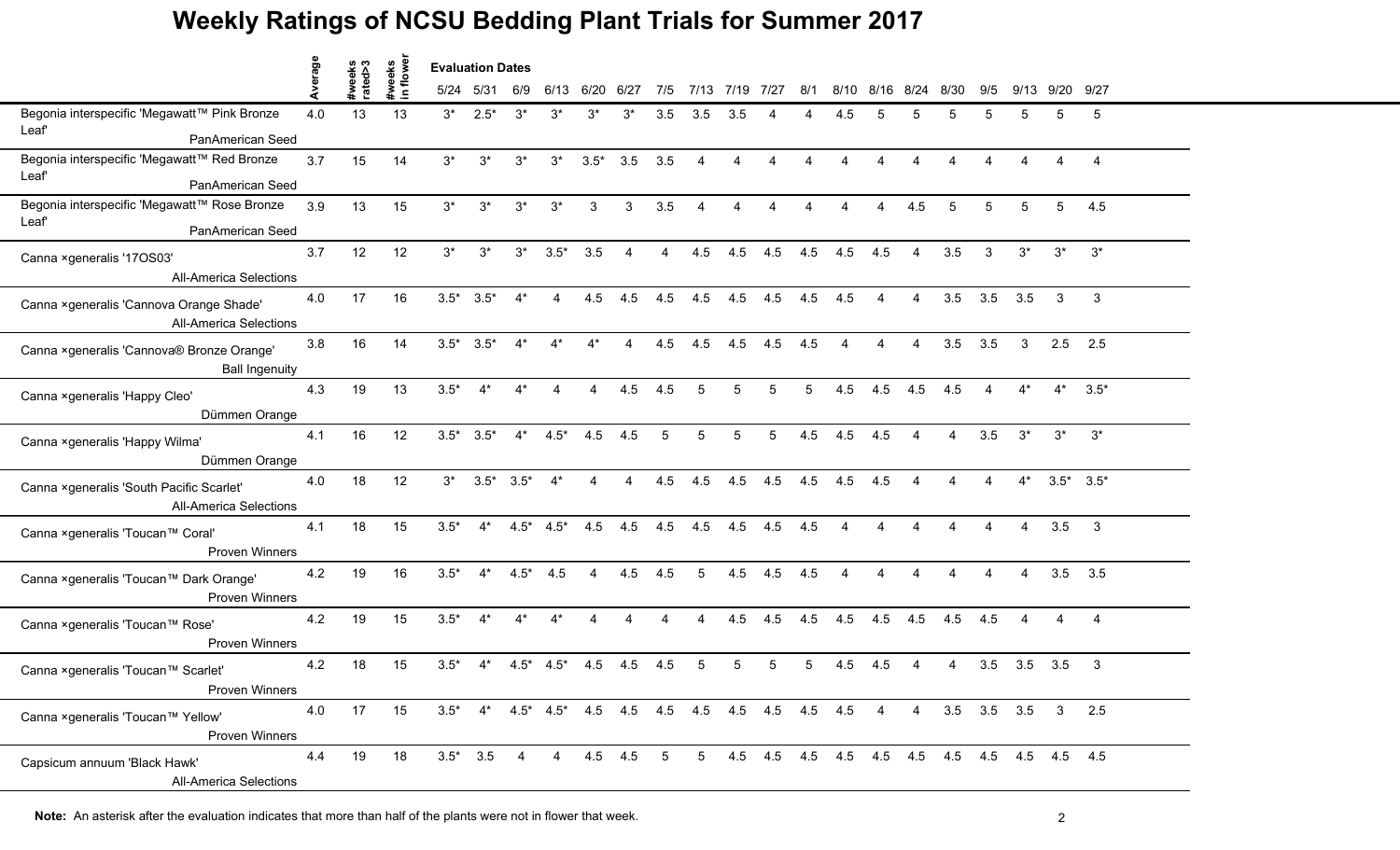|                                                                               | werage |                   | tweeks<br>n flowei | <b>Evaluation Dates</b> |                |                |                        |                |                         |                |                |           |                 |                 |                |                |                 |                           |              |      |              |                          |
|-------------------------------------------------------------------------------|--------|-------------------|--------------------|-------------------------|----------------|----------------|------------------------|----------------|-------------------------|----------------|----------------|-----------|-----------------|-----------------|----------------|----------------|-----------------|---------------------------|--------------|------|--------------|--------------------------|
|                                                                               |        | #weeks<br>rated>3 | $\blacksquare$     | 5/24 5/31               |                | 6/9            | 6/13                   | 6/20           | 6/27                    | 7/5            |                | 7/13 7/19 | 7/27            | 8/1             |                | 8/10 8/16 8/24 |                 | 8/30                      | 9/5          | 9/13 | 9/20 9/27    |                          |
| Capsicum annuum 'Black Olive'<br><b>All-America Selections</b>                | 3.1    | 11                | 12                 | $2^*$                   | $2^*$          | $2^*$          | 2*                     | $2^*$          | $2.5*$                  | $2.5*$         | 2.5            | 3.5       | 3.5             | 3.5             | 3.5            |                |                 |                           | 3.5          |      | Δ            | 3.5                      |
| Capsicum annuum 'Candy Cane Red'<br>PanAmerican Seed                          | 4.3    | 19                | 19                 | $\overline{4}$          | 4              | Δ              | $\Delta$               | 4              | $\overline{4}$          | 4.5            | 4.5            | 4.5       | 4.5             | 4.5             | 4.5            | 4.5            | 4.5             | 4.5                       | 4.5          | 4.5  | 4.5          | 4.5                      |
| Capsicum annuum 'Midnight Fire'<br>PanAmerican Seed                           | 4.8    | 19                | 19                 | 3.5                     | 4              | $\overline{4}$ | 4.5                    | 5              | 5                       | 5              | 5              | 5         | 5               | 5               | 5              | 5              | 5               | 5                         | 5            | 5    | 5            | 5                        |
| Capsicum annuum 'NuMex Easter'<br><b>All-America Selections</b>               | 4.5    | 18                | 18                 | $3^*$                   | 3.5            | $\overline{4}$ | 4.5                    | 4.5            | 4.5                     | 4.5            | 5              | 4.5       | 4.5             | 4.5             | 4.5            | 4.5            | 5               | 5                         | 5            | 5    | 5            | 5                        |
| Catharanthus roseus '170S16'<br><b>All-America Selections</b>                 | 4.4    | 18                | 17                 | $3^*$                   | $3.5*$         | 3.5            | $\boldsymbol{\Lambda}$ | 4.5            | 5                       | 5              | 5              | 5         | 5               | 5               | 4.5            | 4.5            | 4.5             | 4.5                       | 4.5          | 4.5  | 4.5          | 4.5                      |
| Catharanthus roseus 'Mega Bloom Orchid Halo'<br><b>All-America Selections</b> | 4.2    | 17                | 18                 | $3^*$                   | 3              | 3.5            | $\overline{4}$         | 4.5            | 5                       | 5              | 5              | 5         | 5               | 5               | 4              | 4              | 4               | $\mathbf 4$               | 4            | 4    | 4            | $\overline{4}$           |
| Catharanthus roseus 'Mega Bloom Pink Halo'<br><b>All-America Selections</b>   | 4.2    | 16                | 18                 | $2.5*$                  | 3              | $\mathbf{3}$   | 3.5                    | $\overline{4}$ | $\overline{4}$          | 4.5            | 5              | 5         | 5               | 5               | 4.5            | 4.5            | 4.5             | 4.5                       | 4.5          |      | 4.5 4.5 4.5  |                          |
| Catharanthus roseus 'Titan Polka Dot'<br><b>All-America Selections</b>        | 4.4    | 17                | 19                 | 3                       | 3              | 3.5            | 3.5                    | $\overline{4}$ | 4.5                     | 5              | 5              | 5         | 5               | 5               | 5              | 5              | $5\overline{)}$ | 4.5                       | 4.5          | 4.5  | 4.5          | 4.5                      |
| Catharanthus roseus 'Vitesse Peppermint'<br><b>All-America Selections</b>     | 4.3    | 18                | 18                 | $3^*$                   | 3.5            | 3.5            | $\boldsymbol{\Lambda}$ | 4              | 4.5                     | 5              | 5              | 5         | 4.5             | 4.5             | 4.5            | 4.5            | 4.5             | 4.5                       | 4.5          |      |              |                          |
| Celosia argentea 'Asian Garden'<br><b>All-America Selections</b>              | 4.3    | 18                | 18                 | $3^*$                   | 3.5            | 3.5            | $\overline{4}$         | $\overline{4}$ | $\overline{4}$          | 4.5            | $\overline{4}$ | 4.5       | 4.5             | 4.5             | 4.5            | 5              | $5\overline{)}$ | $5\overline{)}$           | 4.5          | 4.5  | 4.5          | 4.5                      |
| Celosia plumosa 'First Flame™ Red'<br>PanAmerican Seed                        | 3.1    | 8                 | 19                 | 3 <sup>1</sup>          | 3              | 2.5            | $\mathbf{3}$           | 3              | $\mathbf{3}$            | 3.5            | 3.5            | 4         | $\overline{4}$  | 3.5             | 3.5            |                | $3.5$ $3.5$     | $\overline{\mathbf{3}}$   | $\mathbf{3}$ |      | $2.5$ 2.5    | $\overline{\phantom{a}}$ |
| Celosia plumosa 'First Flame™ Scarlet'<br>PanAmerican Seed                    | 3.5    | 12                | 19                 | 3                       | 3              | 3.5            | 3.5                    | $\overline{4}$ | 4.5                     | 4.5            | 5              | 5         | 5               | 4.5             | 4.5            | $\overline{4}$ | 3.5             | $\mathbf{3}$              | 2.5          | 1.5  | 1.5          | $\overline{1}$           |
| Celosia plumosa 'First Flame™ Yellow'<br>PanAmerican Seed                     | 3.1    | 9                 | 17                 | 2.5                     | 2.5            | $\overline{2}$ | 2.5                    | 2.5            | 3                       | 3              | 3.5            |           | 4.5             | 4.5             | 4.5            | 4.5            | 4               |                           | 3.5          |      | $2 \t 1.5^*$ | $1^*$                    |
| Celosia plumosa 'Twisted™ Orange'<br><b>Ball Ingenuity</b>                    | 4.7    | 19                | 19                 | $4 \quad$               |                |                |                        |                | 4.5 4.5 4.5 4.5 4.5 4.5 |                | 5              | 5         | $5\phantom{.0}$ | $5\overline{)}$ | 5              | 5              | 5               | 5                         | 5            |      | 4.5 4.5 4    |                          |
| Celosia plumosa 'Twisted™ Red Improved'<br><b>Ball Ingenuity</b>              | 4.3    | 19                | 19                 |                         | $3.5\quad 3.5$ | -4             |                        | 4              | $\overline{4}$          | $\overline{4}$ |                |           | 4.5 4.5 4.5 5   |                 | 5 <sub>5</sub> |                |                 | 4.5 4.5 4.5 4.5 4.5 4.5 4 |              |      |              |                          |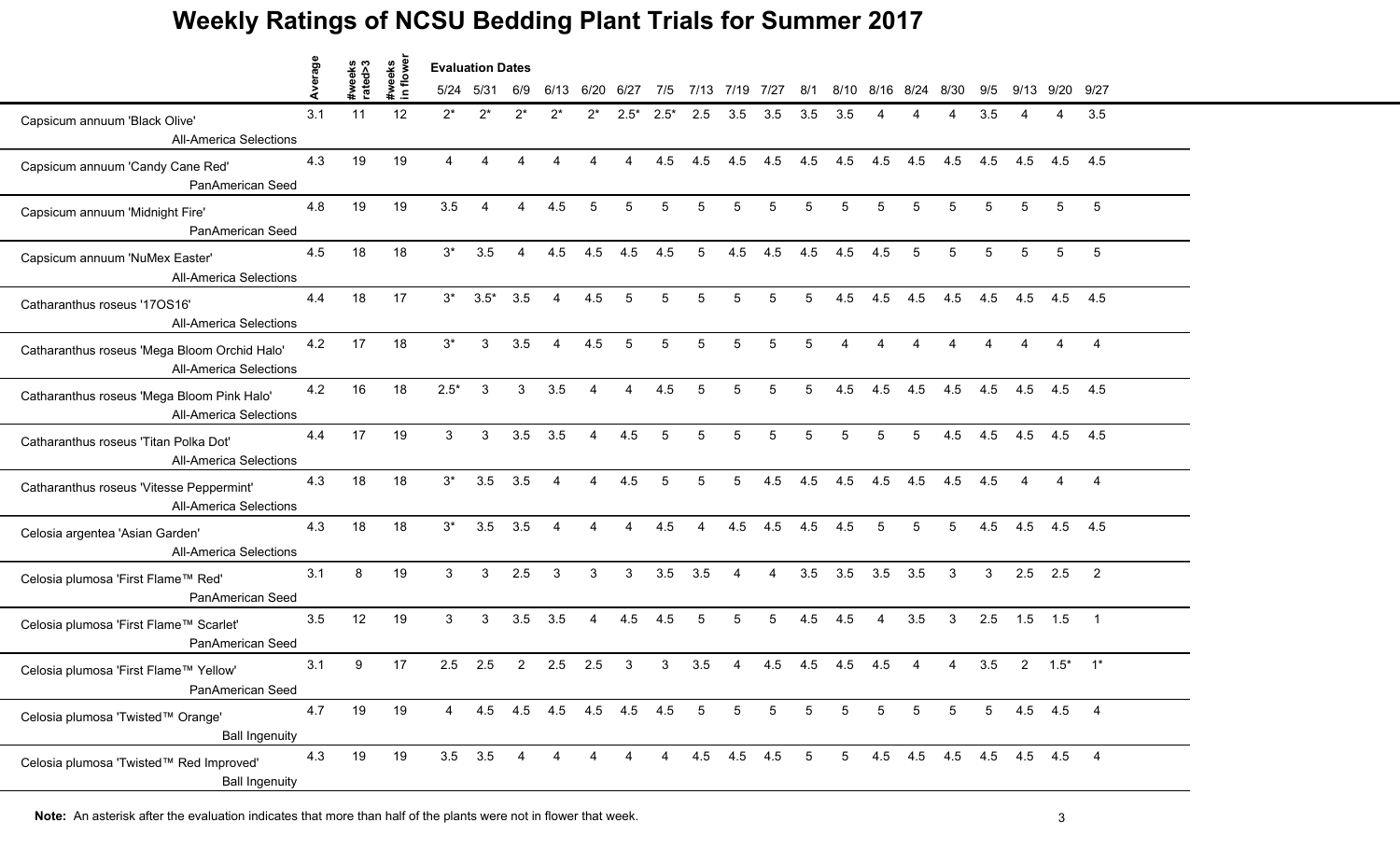|                                                                                 | age |                   |                     | <b>Evaluation Dates</b> |                 |                 |                |                 |                   |                |                |                |                |                 |                |                       |                     |                                                               |                        |                |                |                          |
|---------------------------------------------------------------------------------|-----|-------------------|---------------------|-------------------------|-----------------|-----------------|----------------|-----------------|-------------------|----------------|----------------|----------------|----------------|-----------------|----------------|-----------------------|---------------------|---------------------------------------------------------------|------------------------|----------------|----------------|--------------------------|
|                                                                                 |     | #weeks<br>rated>3 | #weeks<br>in flower |                         | 5/24 5/31       | 6/9             |                | 6/13 6/20 6/27  |                   | 7/5            | 7/13 7/19 7/27 |                |                | 8/1             |                |                       | 8/10 8/16 8/24 8/30 |                                                               | 9/5                    |                | 9/13 9/20 9/27 |                          |
| Celosia plumosa 'Twisted™ Yellow'<br><b>Ball Ingenuity</b>                      | 4.2 | 19                | 19                  | 4                       | 4.5             |                 |                |                 |                   |                | 4.5            | 4.5            | 4.5            | 4.5             | 4.5            | 4.5                   | 4.5                 | 4.5                                                           | 4.5                    | 3.5            | 3.5            | 3.5                      |
| Colocasia esculenta 'Royal Hawaiian® Aloha'<br><b>Proven Winners</b>            | 4.5 | 19                | $\Omega$            | $3.5*$                  | $4^*$           | $4.5*$          | $4.5^*$        | $4.5^*$ $4.5^*$ |                   | $5^*$          | $5^*$          | $5^*$          | $5^*$          | $4.5*$          |                |                       |                     | $4.5^*$ $4.5^*$ $4.5^*$ $4.5^*$ $4.5^*$ $4.5^*$ $4.5^*$ $4^*$ |                        |                |                |                          |
| Cosmos bipinnathus '17OS05- Apricot'<br><b>All-America Selections</b>           | 2.4 | $\Omega$          | 14                  | 3                       | 3               | $\mathcal{S}$   | 2.5            |                 | $2.5$ $2.5$ $2.5$ |                | 3              | 3 <sup>1</sup> | $2^*$          | $2^*$           | $2^*$          | $2^*$                 | $2^*$               | $\overline{2}$                                                | 2                      | $\overline{2}$ | 2              | 2                        |
| Cosmos bipinnathus 'Xanthos'<br><b>All-America Selections</b>                   | 1.4 | $\mathbf{0}$      | 12                  | 3                       | 3               | $\overline{2}$  | 2              | $\overline{1}$  | $\overline{1}$    | $\overline{1}$ |                | $1.5$ $1.5$    | $1^*$          | $1^*$           | $1^*$          | $1^*$                 | $1^*$               | $1^*$                                                         | $1^*$                  |                |                |                          |
| Dahlia ×hybrida 'XXL Hidalgo (Copper)'<br>Dümmen Orange                         | 3.0 | $\overline{7}$    | 17                  |                         | $3.5^*$ $3.5^*$ | $\overline{4}$  | 3.5            | 3.5             | 3.5               | 3.5            | 3              | 3              | 3              | 3               | 2.5            |                       |                     | 2.5 2.5 2.5 2.5                                               |                        | $2.5$ 2.5      |                | -3                       |
| Dahlia ×hybrida 'XXL Veracruz'<br>Dümmen Orange                                 | 4.1 | 19                | 14                  | $4^*$                   | $4.5*$          | 4.5             | 4.5            | 4.5             | 4.5               | 4.5            | 4.5            | 4.5            | 4.5            | $\overline{4}$  |                | $3.5^*$ $3.5^*$ $4^*$ |                     | 3.5                                                           | 3.5                    | 3.5            | 3.5            | $\overline{4}$           |
| Dahlia variabilis 'Dahlightful™ Crushed<br>Crimson™'<br><b>Proven Winners</b>   | 4.3 | 19                | 17                  | $4^*$                   | $4^*$           | $\overline{4}$  | 4.5            | 4.5             | 4.5               | 4.5            | 4.5            | 4.5            | 4.5            | 4.5             | 4.5            |                       | 4.5 4.5 4.5         |                                                               | $\boldsymbol{\Lambda}$ | $\overline{4}$ | $\overline{4}$ | $\overline{4}$           |
| Dahlia variabilis 'Dahlightful™ Tupelo Honey™'<br><b>Proven Winners</b>         | 4.5 | 19                | 15                  | $4^*$                   | $4.5*$          | 4.5             | 4.5            | 4.5             | 4.5               | 4.5            | 4.5            | 5              | 5              | 4.5             | 4.5            | 4.5                   |                     | 4.5 4.5 4.5 $\star$ 4.5 4.5                                   |                        |                |                | $\overline{4}$           |
| Dianthus barbatus interspecific 'Jolt™ Pink Magic'<br>PanAmerican Seed          | 4.1 | 16                | 15                  | $3.5*$                  | $4^*$           | $4^*$           | $4.5*$         | 5               | 5                 |                | 5              | 5              | 4.5            | 4.5             | 4              | 4.5                   | 4.5                 |                                                               | 3.5                    | 3              | 3              | 1.5                      |
| Dianthus barbatus interspecific 'Jolt™ Pinkl'<br><b>All-America Selections</b>  | 4.3 | 18                | 13                  | $3.5*$                  | $4^*$           | $4^*$           | $4.5*$         | $4.5^*$ $4.5^*$ |                   | 5              | 5              | 5              | 5              | $5\phantom{.0}$ | 4.5            | 4.5                   | 4.5                 | 4.5                                                           | $\overline{4}$         | 3.5            | 3.5            | $\overline{\phantom{0}}$ |
| Dianthus barbatus interspecific 'Rockin'™ Red'<br>PanAmerican Seed - Kieft Seed | 3.7 | 15                | 16                  | $3^*$                   |                 | $3.5^*$ $3.5^*$ | $\overline{4}$ | 4               | $\overline{A}$    | 4.5            | 4.5            | 4.5            |                | $4.5$ $4.5$     | $\overline{4}$ | $\overline{4}$        | $\overline{A}$      | 3.5                                                           | 3.5                    |                | $2.5$ 2.5      | $\overline{\phantom{0}}$ |
| Dianthus interspecific 'Supra Pink'<br><b>All-America Selections</b>            | 3.9 | 18                | 17                  |                         | $3.5^*$ $3.5^*$ | 3.5             | $\overline{4}$ | 4               | 4                 | 4.5            | 4.5            | 4.5            | 4.5            | $\overline{4}$  | 4              | 4                     | 4                   | $\overline{4}$                                                | 3.5                    | 3.5            |                | $3.5$ 2.5                |
| Echinacea hybrida 'Cheyenne Spirit'<br><b>All-America Selections</b>            | 4.2 | 16                | 12                  | $3^*$                   | $3^*$           | $3^*$           | $3.5*$         | $3.5*$          |                   |                |                | 4.5            | 5              | 5               | 5              | 5                     | 5                   |                                                               | 5                      | 4.5            | 4              | 4                        |
| Gaura hybrid 'Karalee® Petite Pink'<br>Proven Winners                           | 4.3 | 19                | 18                  | Δ                       | 4               |                 | $4.5$ $4.5$    | $5\overline{5}$ | 5 <sup>5</sup>    | 4.5            | 4              | 4              | $\overline{4}$ | $4^*$           |                |                       | 4.5 4.5 4.5 4.5     |                                                               | 4                      | 4              | 4              | $\overline{4}$           |
| Gaura lindheimeri 'Sparkle White'<br><b>All-America Selections</b>              | 4.3 | 19                | 17                  |                         | $3.5^*$ $3.5^*$ | $\overline{4}$  |                |                 |                   |                |                |                |                |                 |                |                       |                     |                                                               |                        | 4              | 4              | $\overline{4}$           |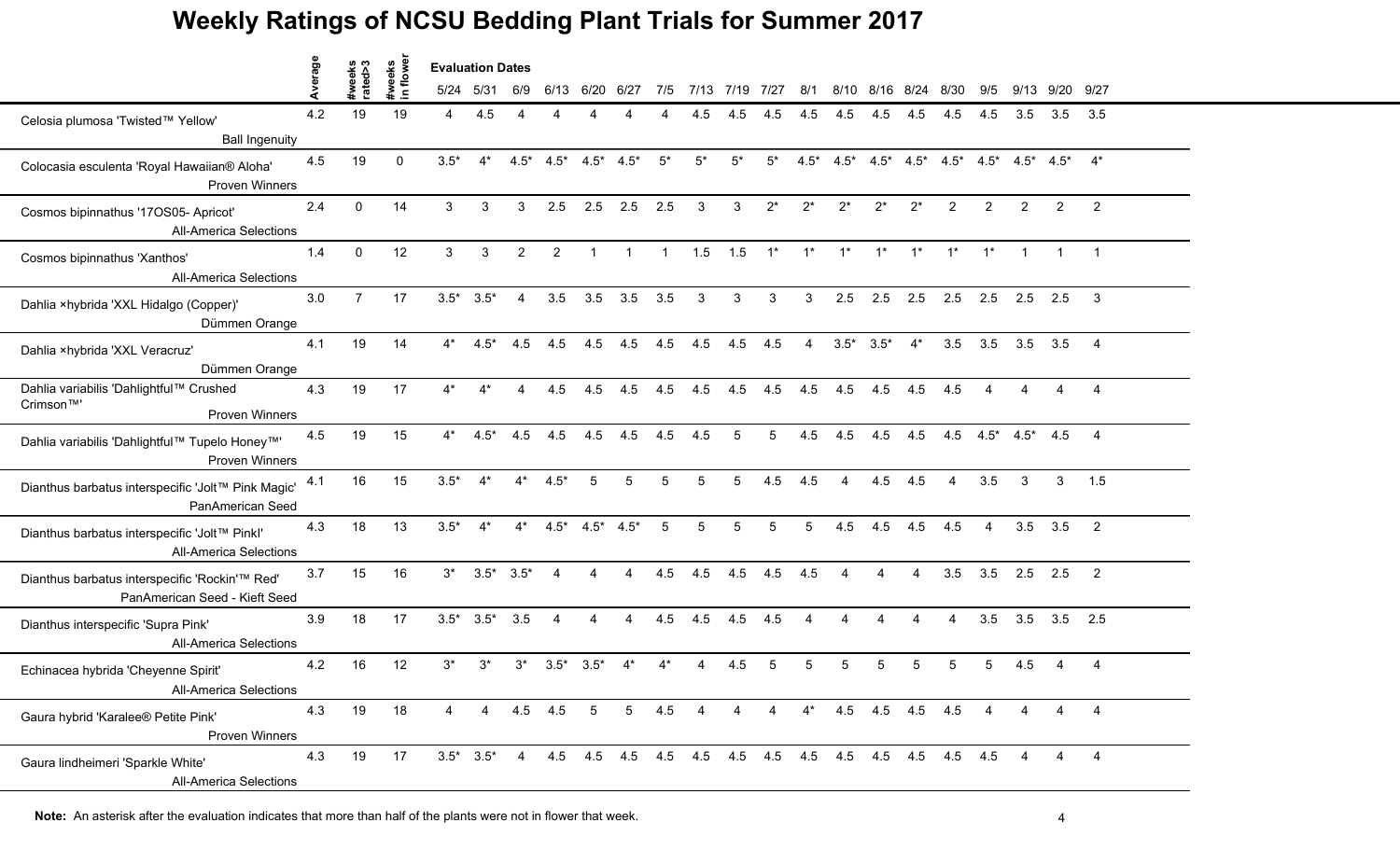|                                                                            | werage |                   | tweeks<br>n flowei |        | <b>Evaluation Dates</b>                                                     |               |        |        |        |        |       |                                                         |                                 |        |        |        |        |                |             |                |              |                |
|----------------------------------------------------------------------------|--------|-------------------|--------------------|--------|-----------------------------------------------------------------------------|---------------|--------|--------|--------|--------|-------|---------------------------------------------------------|---------------------------------|--------|--------|--------|--------|----------------|-------------|----------------|--------------|----------------|
|                                                                            |        | #weeks<br>rated>3 | $\blacksquare$     |        | 5/24 5/31                                                                   | 6/9           | 6/13   | 6/20   | 6/27   | 7/5    | 7/13  | 7/19                                                    | 7/27                            | 8/1    | 8/10   | 8/16   | 8/24   | 8/30           | 9/5         | 9/13           | 9/20 9/27    |                |
| Gypsophila muralis '17OS06'<br><b>All-America Selections</b>               | 2.2    | 7                 | 14                 | $2^*$  | $2^*$                                                                       | 2.5           | 2.5    | 2.5    | 3.5    |        | 3.5   |                                                         | 3.5                             | 3.5    | 3.5    | 2      | 1.5    | 0.5            |             | n*             | $0^*$        | $0^*$          |
| Gypsophila muralis 'Gypsy Compact White'<br><b>All-America Selections</b>  | 2.2    | 6                 | 12                 | $2^*$  | $2.5*$                                                                      | 2.5           | 2.5    | 2.5    | 3      | 3.5    | 3.5   | 3.5                                                     | 3.5                             | 3.5    | 3.5    | 2.5    | 2      | $0.5*$         | $0^*$       | $0^*$          | $0^*$        | $0^*$          |
| Hypoestes phyllostachya 'Hippo™ Red'<br>Proven Winners                     | 3.8    | 18                | $\Delta$           |        | $3.5^*$ $3.5^*$                                                             | $4^*$         | $4^*$  |        | $4^*$  |        |       |                                                         | $4^*$                           |        |        |        | $4^*$  | $4^*$          | 3.5         | 3.5            | 3.5          | $\mathbf{3}$   |
| Hypoestes phyllostachya 'Hippo™ Rose'<br>Proven Winners                    | 4.2    | 18                | 8                  | $3.5*$ | $4^*$                                                                       | $4.5*$        | $4.5*$ |        |        |        |       | $4.5^*$ $4.5^*$ $4.5^*$ $4.5^*$ $4.5^*$ $4.5^*$ $4.5^*$ |                                 |        | 4.5    | 4.5    | 4.5    | 4              | 3.5         | 3.5            | 3.5          | $\mathbf{3}$   |
| Impatiens hawkeri 'Divine™ Lavender Improved'<br>PanAmerican Seed          | 1.7    | $\Omega$          | $\overline{7}$     | 3      | 3                                                                           | $\mathcal{R}$ | 3      | $3^*$  | 3      |        | 3     | $2.5*$                                                  | $2^*$                           | $2^*$  | $1.5*$ |        | $0^*$  | $^{\circ}$     | $^{\wedge}$ | $^{\circ}$     | $0^*$        | $0^*$          |
| Impatiens hawkeri 'Divine™ Orange'<br>PanAmerican Seed                     | 1.6    | $\mathbf{0}$      | $\mathbf 0$        | $3^*$  | $3^*$                                                                       | $3^*$         | $2.5*$ | $3^*$  | $3^*$  | $3^*$  | $3^*$ | $2^*$                                                   | $2^*$                           | $1.5*$ | $1^*$  | $0.5*$ | $0^*$  | $0^*$          | $0^*$       | $0^*$          | $0^*$        | $0^*$          |
| Impatiens hawkeri 'Divine™ Red'<br>PanAmerican Seed                        | 2.1    | $\Omega$          | 3                  | $3^*$  |                                                                             | $2.5^*$ 2.5*  | $2^*$  | $2.5*$ | $2.5*$ | $2.5*$ | $3^*$ | $3^*$                                                   | $3^*$                           | $3^*$  | $2.5*$ | $2^*$  | $1.5*$ | $1^*$          | $1^*$       | $\overline{1}$ | $\mathbf{1}$ | $\overline{1}$ |
| Impatiens hawkeri 'Florific Sweet Orange'<br><b>All-America Selections</b> | 1.2    | $\Omega$          | $\mathbf{0}$       | $3^*$  | $2.5*$                                                                      | $2.5*$        | $2^*$  | $2^*$  | $2^*$  | $2^*$  | $2^*$ |                                                         | $1.5^*$ $1.5^*$ $1.5^*$ $0.5^*$ |        |        | $0^*$  | $0^*$  | $0^*$          | $0^*$       | $0^*$          | $0^*$        | $0^*$          |
| Impatiens hawkeri 'SunStanding Fire Red'<br>Dümmen Orange                  | 3.3    | 12                | 17                 | 3.5    | 4                                                                           |               | 4.5    | 4.5    | 4.5    | 4.5    | 4.5   | 4.5                                                     | 4.5                             | 4.5    |        | 3      | 2.5    | 1.5            |             | $1^*$          |              | $1^*$          |
| Impatiens hawkeri 'SunStanding Hot Pink'<br>Dümmen Orange                  | 3.2    | 12                | 15                 | 3.5    | 3.5                                                                         | 3.5           | 4      | 4      | 4.5    | 4.5    | 4     | 3.5                                                     | 3.5                             | 3.5    | 3.5    | 3      | 2.5    | 2              | $2^*$       | $2^*$          | $2^*$        | $1.5*$         |
| Impatiens hawkeri 'SunStanding Orange Aurora'<br>Dümmen Orange             | 2.8    | 11                | 11                 | 3.5    | 4                                                                           | 4.5           | 4.5    | 4.5    | 4.5    | 4.5    | 4     | 3.5                                                     | 3.5                             | 3.5    | $3^*$  | $2^*$  | $1^*$  | $1^*$          | $1^*$       |                | $0.5^*$ 0.5* | $0^*$          |
| Impatiens hawkeri 'SunStanding Purple'<br>Dümmen Orange                    | 3.3    | 12                | 18                 | 4      | 4                                                                           | 4.5           | 4.5    | 4.5    | 4.5    | 4.5    | 4.5   | 4.5                                                     | 4                               | 4      | 3.5    | 3      | 2.5    | $\overline{2}$ | 1.5         | $\overline{1}$ | $\mathbf{1}$ | $1^*$          |
| Impatiens hawkeri 'SunStanding White Cloud'<br>Dümmen Orange               | 2.4    | 10                | 10                 |        | $3.5^*$ $3.5^*$ $3.5^*$ $3.5^*$                                             |               |        | 3.5    | 3.5    | 3.5    | 3.5   | 3                                                       | 3                               | 3.5    | 3.5    | 2.5    | 1.5    | $1^*$          | $0.5*$      | $0^*$          | $0^*$        | $0^*$          |
| Impatiens hawkeri 'Wild Romance Blush Pink'<br>Dümmen Orange               | 2.4    | 9                 | 4                  |        | $4.5^*$ $4.5^*$ $4.5$ $4.5$ $4.5^*$ $4.5^*$ $4.5$ $4$ $3.5^*$ $2.5^*$ $2^*$ |               |        |        |        |        |       |                                                         |                                 |        | $1^*$  | $1^*$  | $1^*$  | $0^*$          | $0^*$       | $0^*$          | $0^*$        | $0^*$          |
| Impatiens hawkeri 'Wild Romance White'<br>Dümmen Orange                    | 2.3    | 9                 | 4                  |        | $4.5^*$ $4.5^*$ $4.5^*$ $4.5^*$ $4.5$ $4.5$ $4.5$                           |               |        |        |        |        |       | 4 3.5* 2.5* 1.5* 0.5*                                   |                                 |        |        | $0^*$  | $0^*$  | $0^*$          | $0^*$       | $0^*$          | $0^*$        | $0^*$          |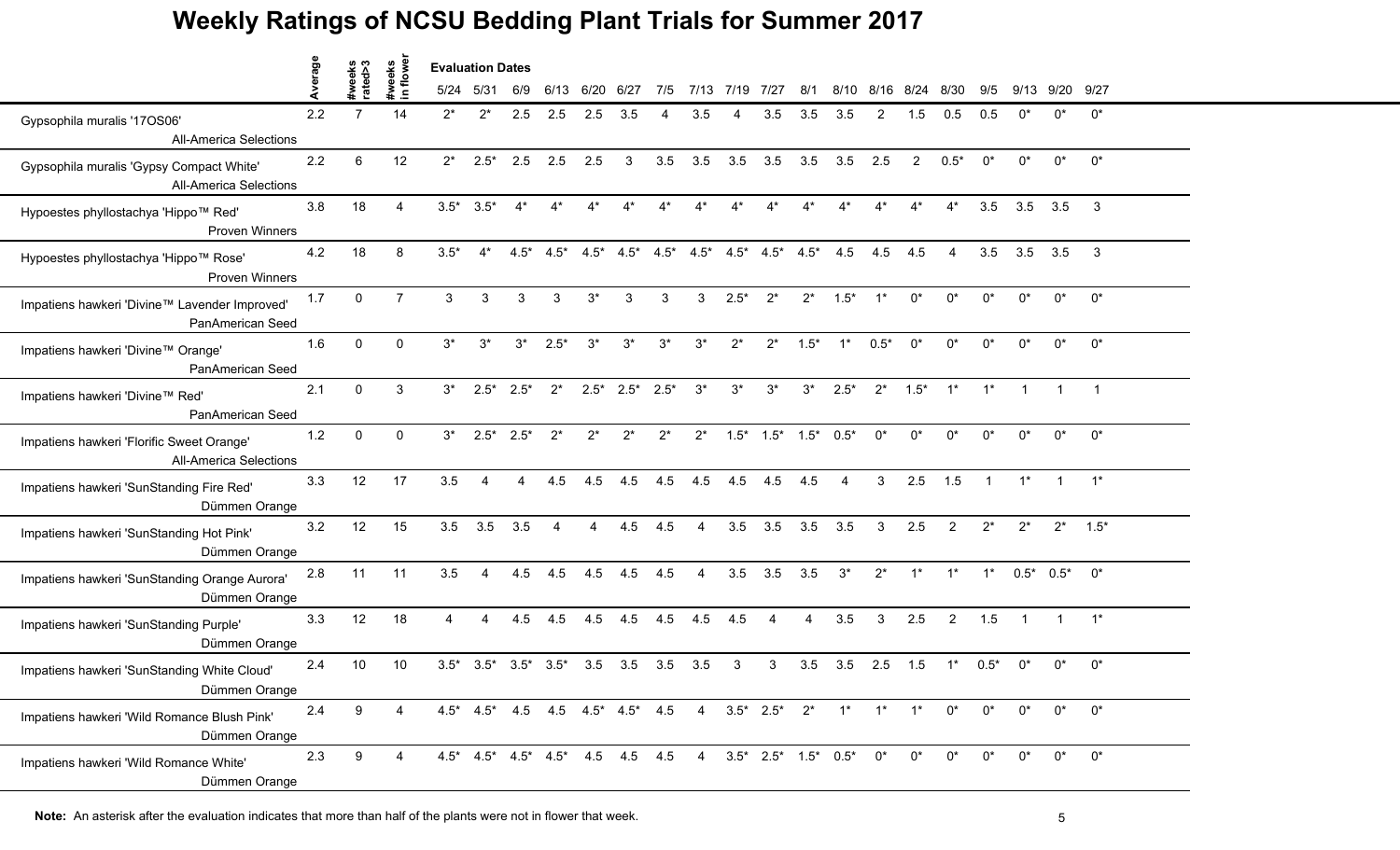|                                                                                             | verage | weeks<br>ated>3 | eks<br>owe             | <b>Evaluation Dates</b> |           |                     |                |                  |                                 |                |                        |                |                                         |                       |             |              |                     |                          |               |       |                         |                |
|---------------------------------------------------------------------------------------------|--------|-----------------|------------------------|-------------------------|-----------|---------------------|----------------|------------------|---------------------------------|----------------|------------------------|----------------|-----------------------------------------|-----------------------|-------------|--------------|---------------------|--------------------------|---------------|-------|-------------------------|----------------|
|                                                                                             |        | ate             |                        |                         | 5/24 5/31 | 6/9                 | 6/13           | 6/20 6/27        |                                 | 7/5            |                        | 7/13 7/19 7/27 |                                         | 8/1                   |             |              | 8/10 8/16 8/24 8/30 |                          | 9/5           | 9/13  | 9/20 9/27               |                |
| Impatiens hybrida 'Bounce™ Pink Flame'<br><b>All-America Selections</b>                     | 4.0    | 18              | 19                     |                         | Δ         |                     |                | 4.5              | 4.5                             | 4.5            | 4.5                    | 4.5            | 4.5                                     | 4.5                   |             | Δ            | 3.5                 | 3.5                      | $3.5^{\circ}$ | 3.5   | 3.5                     | 3              |
| Impatiens walleriana 'SunPatiens® Spreading<br>Shell Pink'<br><b>All-America Selections</b> | 4.4    | 19              | 19                     | 3.5                     | Δ         | 4                   | 4.5            | 4.5              | 4.5                             | 4.5            | 5                      | 4.5            | 4.5                                     | 4.5                   | 4.5         | 4.5          | 4.5                 | 4.5                      | 4.5           | 4.5   | 4                       | $\overline{4}$ |
| Ipomoea batatas 'FloraMia Cameo'<br>Dümmen Orange                                           | 4.5    | 19              | 14                     | $3.5*$                  | $4^*$     | $4^*$               | $4^*$          | $4.5*$           | 4.5                             | 4.5            | 5                      | 5              | 5                                       | 5                     | $5^{\circ}$ | 5            | 4.5                 | 4.5                      | 4.5           |       | 4.5 4.5                 | 4.5            |
| Ipomoea batatas 'FloraMia Rosso'<br>Dümmen Orange                                           | 4.1    | 15              | 6                      | $3^*$                   | $3^*$     | $3^*$               | $3^*$          |                  | $3.5^*$ $3.5^*$                 | $4^*$          | $4^*$                  | $4.5*$         | $5^*$                                   | $5^*$                 | $5^*$       | $5^*$        | 4.5                 | 4.5                      | 4.5           | 4.5   | 4.5                     | 4.5            |
| Lantana camara 'Bloomify™ Red'<br><b>Ball FloraPlant®</b>                                   | 3.2    | 6               | 14                     | $3^*$                   | $3^*$     | $3^*$               | $3^*$          | $3^*$            | 3                               | 3              | $\mathcal{R}$          | 3              | 3                                       | 3                     | 3           | 3            | 3.5                 | 3.5                      | 3.5           |       | $3.5\quad 3.5$          | 3.5            |
| Lantana camara 'Bloomify™ Rose'<br><b>Ball FloraPlant®</b>                                  | 4.1    | 15              | 14                     | $3^*$                   | $3^*$     | $3^*$               | $3^*$          | $3.5*$           | 3.5                             | 3.5            | $\overline{4}$         | 4.5            | 4.5                                     | $4.5$ $4.5$           |             | 4.5          | 4.5                 | 5                        | 5             | 5     | 5                       | 5              |
| Lantana hybrid 'Luscious® Royale Cosmo'<br><b>Proven Winners</b>                            | 3.7    | 18              | 15                     | $3^*$                   |           | $3.5^*$ $3.5^*$     |                | $3.5\quad 3.5^*$ | 3.5                             | 3.5            | $\boldsymbol{\Lambda}$ | 4              |                                         | $\Delta$              |             |              |                     | $\boldsymbol{\varDelta}$ | 3.5           |       | $3.5$ $3.5$ $3.5$       |                |
| Lavandula stoechas 'Bandera Pink'<br>PanAmerican Seed - Kieft Seed                          | 2.3    | $\mathbf{0}$    | 6                      | $3^*$                   | $3^*$     | $3^*$               | $3^*$          | $3^*$            | $3^*$                           | $3^*$          | 3                      | 2.5            | $2^*$                                   | $2^*$                 | $2^*$       | $2^*$        |                     | $1.5^*$ $1.5^*$          | 1.5           | 1.5   | $1.5$ 2.5               |                |
| Lavandula stoechas 'Bandera Purple'<br>PanAmerican Seed - Kieft Seed                        | 3.8    | 16              |                        | $3^*$                   | $3^*$     | $3^*$               | $3.5*$         |                  | $3.5^*$ $3.5^*$ $3.5^*$ $3.5^*$ |                |                        |                | $3.5\quad 3.5^*$                        | $4^*$                 | $4^*$       | $4^*$        | $4.5*$              | $4.5*$                   | $4.5*$        |       | $4.5^*$ $4.5^*$ $4.5^*$ |                |
| Osteospermum ecklonis 'Akila® Daisy White'<br><b>All-America Selections</b>                 | 0.9    | $\overline{2}$  | $\Omega$               | $3.5*$                  | $3.5*$    | $3^*$               | $2^*$          | $2^*$            | $1.5*$                          | $1^*$          | $0.5*$                 | $0.5*$         | $0^*$                                   | $0^*$                 | $0^*$       | $0^*$        | $0^*$               | $0^*$                    | $0^*$         | $0^*$ | $0^*$                   | $0^*$          |
| Osteospermum ecklonis 'Bright Lights™ Double<br>Moonglow'<br><b>Proven Winners</b>          | 0.6    | $\overline{2}$  | $\Omega$               | $3.5*$                  | $3.5*$    | $2^*$               | $1^*$          | $1^*$            | $0.5*$                          | $0^*$          | $0^*$                  | $0^*$          | $0^*$                                   | $0^*$                 | $^{\circ}$  | $0^*$        | $0^*$               | $0^*$                    | $0^*$         | $0^*$ | $0^*$                   | $0^*$          |
| Pelargonium ×hortorum 'Brocade Cherry Night'<br>Dümmen Orange & All-America Selections      | 1.2    | 5               | $\overline{7}$         | 3.5                     | 3.5       |                     | $3.5\quad 3.5$ | 3.5              | 2.5                             | 1.5            | $1^*$                  | $0^*$          | $0^*$                                   | $0^*$                 | $0^*$       | $0^*$        | $0^*$               | $0^*$                    | $0^*$         | $0^*$ | $0^*$                   | $0^*$          |
| Pelargonium ×hortorum 'Brocade Fire'<br><b>All-America Selections</b>                       | 1.6    | 5               | 10                     | 3.5                     | 4         | 3.5                 | 3.5            | 3.5              | 3                               | 2.5            | $2^*$                  | $1.5*$         |                                         | $1^*$                 | $0.5*$      | $0.5^*$ 0.5* |                     | $0^*$                    | በ*            |       | $\mathbf{0}$            | $\mathbf{0}$   |
| Pelargonium ×hortorum 'Pinto Premium White to<br>Rose'<br><b>All-America Selections</b>     | 1.2    | $\overline{0}$  | $\boldsymbol{\Lambda}$ | $3^*$                   | $3^*$     | $3^*$               | $3^*$          | $\mathbf{3}$     | $\overline{2}$                  |                | $2 \t1.5^* \t1$        |                |                                         | $0.5^*$ $0.5^*$ $0^*$ |             | $0^*$        | $0^*$               | $0^*$                    | $0^*$         | $0^*$ | $0^*$                   | $0^*$          |
| Pelargonium ×hortorum 'Savannah Oh So<br>Orange'<br>Dümmen Orange                           | 3.6    | $2^{\circ}$     | 15                     | 3 <sup>1</sup>          |           | $3\quad 3.5\quad 3$ |                | $\mathbf{3}$     | $\mathbf{3}$                    | 3 <sup>7</sup> |                        |                | $32.5$ 2 $1.5^*$ $1.5^*$ 1 <sup>*</sup> |                       |             | $1^*$        | $\mathbf{1}$        | $\mathbf{1}$             | $\mathbf{1}$  | 1.5   | $1 \quad 1$             |                |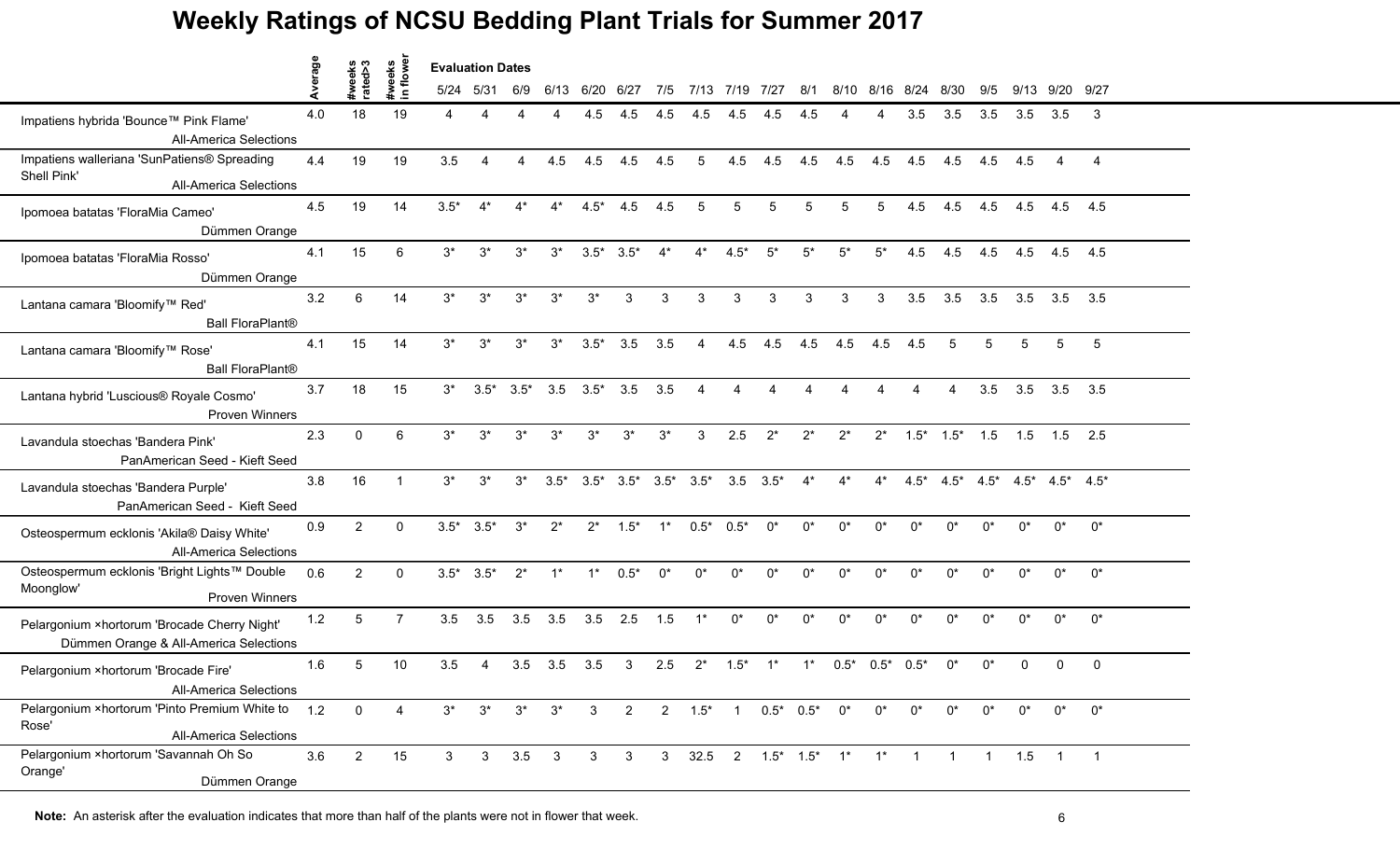|                                                                                               | Average |                   | lowe                   | <b>Evaluation Dates</b> |           |                        |             |                        |        |        |                                                                   |                |                |                |                                                       |               |                       |                |                |                |                |                          |
|-----------------------------------------------------------------------------------------------|---------|-------------------|------------------------|-------------------------|-----------|------------------------|-------------|------------------------|--------|--------|-------------------------------------------------------------------|----------------|----------------|----------------|-------------------------------------------------------|---------------|-----------------------|----------------|----------------|----------------|----------------|--------------------------|
|                                                                                               |         | #weeks<br>rated>3 | #weeks<br>$\mathbf{a}$ |                         | 5/24 5/31 | 6/9                    | 6/13        | 6/20                   | 6/27   | 7/5    | 7/13                                                              | 7/19           | 7/27           | 8/1            |                                                       | $8/10$ $8/16$ | 8/24                  | 8/30           | 9/5            | 9/13           | 9/20 9/27      |                          |
| Pelargonium ×hortorum 'Savannah Really Red'<br>Dümmen Orange                                  | 1.9     | 3                 | 10                     | $\mathbf{3}$            | 3.5       | Δ                      | 3.5         | 3                      | 3      | 2.5    |                                                                   | 2              | $1.5*$         | $1.5*$         | $1.5*$                                                | $1.5*$        |                       |                | $0.5*$         | $0.5*$         | 0.5            | 0.5                      |
| Pelargonium interspecific 'Big Ezee Dark Red'<br>Dümmen Orange                                | 1.9     | 3                 | 12                     | 3                       | 3.5       | 3.5                    | 3.5         | 3                      | 3      | 3      | 2.5                                                               | $\overline{2}$ | $1^*$          | $1^*$          | $1*$                                                  | $1^*$         | $1^*$                 | $1^*$          | $1^*$          |                | $\mathbf{1}$   | $\overline{1}$           |
| Pelargonium interspecific 'Big Ezee Neon'<br>Dümmen Orange                                    | 2.2     | 4                 | 11                     | 3                       | 3.5       | $\boldsymbol{\Lambda}$ | 3.5         | 3.5                    | 3      | 3      | 3                                                                 | 3              | 2.5            | $\overline{2}$ | $1.5*$                                                | $1^*$         | $1^*$                 | $1^*$          | $1^*$          | $1^*$          | $1^*$          | $1^*$                    |
| Pelargonium interspecific 'Calliope® Medium Dark 2.3<br>Red'<br><b>All-America Selections</b> |         | 5                 | 23                     | 3.5                     | 3.5       | 3.5                    | 3.5         | 3.5                    | 3      | 3      | 2.5                                                               | 2.5            | $2^*$          | $1.5*$         | $1.5$ $1.5^*$ $1.5$ $1.5$ $1.5^*$ $1.5^*$ $1.5$ $1.5$ |               |                       |                |                |                |                |                          |
| Pelargonium interspecific 'Marcada™ Dark Red'<br>Selecta                                      | 2.2     |                   | 15                     | 3                       | 3         | 3.5                    | $3^*$       | 3                      | 3      | 3      | 2.5                                                               | 2.5            | 2              | $2^*$          | 1.5                                                   |               | $1.5$ $1.5^*$ $1.5^*$ |                | 1.5            | 1.5            |                |                          |
| Pelargonium interspecific 'Marcada™ Magenta'<br>Selecta                                       | 3.0     | 8                 | 19                     | 3                       | 3.5       | $\overline{4}$         | 3.5         | $\boldsymbol{\Lambda}$ | Δ      | Δ      | Δ                                                                 | 3.5            | 3              | 3              | 2.5                                                   | 2.5           | 2.5                   | $\overline{2}$ | $\overline{2}$ | $\overline{2}$ | $\overline{2}$ | $\overline{2}$           |
| Pelargonium interspecific 'Marcada™ Pink'<br>Selecta                                          | 2.7     | 8                 | 19                     | 3.5                     |           |                        |             |                        |        | Δ      | Δ                                                                 | 2.5            | $\overline{2}$ | $\overline{2}$ | 2                                                     | 2             | 2                     | $\overline{2}$ | 1.5            | 1.5            | 1.5            | 1.5                      |
| Pennisetum glaucum 'Copper Prince'<br>PanAmerican Seed                                        | 3.1     | 12                | 16                     | $\boldsymbol{\Lambda}$  |           |                        |             |                        |        |        | 3.5                                                               | 3              | 3.5            | 3.5            | 3.5                                                   | 3.5           | 3                     | 2              | $\overline{2}$ | $1.5^*$ 1* 1*  |                |                          |
| Penstemon barbatus 'Twizzle Purple'<br><b>All-America Selections</b>                          | 3.8     | 12                | 10                     | $3^*$                   | $3^*$     | $3^*$                  | $3^*$       | $3^*$                  | $3^*$  | $3^*$  | $3.5*$                                                            |                |                |                | 4.5                                                   | 4.5           | 4.5                   | 4.5            | 4.5            | 4.5            |                | $4.5$ $4.5^*$            |
| Pentas lanceolata 'Lucky Star™ Dark Red'<br>PanAmerican Seed                                  | 3.2     | 6                 | 10                     | $3^*$                   | $3^*$     | $3^*$                  | $3^*$       | $3^*$                  | $3^*$  | $3^*$  | $3^*$                                                             | $3^*$          | 3              | 3              | 3.5                                                   | 3.5           | 3.5                   | 3              | 3              | 3.5            | 3.5            | 3.5                      |
| Pentas lanceolata 'Lucky Star™ Deep Pink'<br>PanAmerican Seed                                 | 3.5     | 10                | 11                     | $3^*$                   | $3^*$     | $3^*$                  | $3^*$       | $3^*$                  | $3^*$  | 3      | $3^*$                                                             | $3^*$          | 3.5            | 3.5            | 3.5                                                   | 3.5           | 4                     | 4              | 4              | 4.5            | 4.5            | 4.5                      |
| Pentas lanceolata 'Lucky Star™ Lavender'<br>PanAmerican Seed                                  | 3.2     | 6                 | 12                     | $3^*$                   | $3^*$     | $3^*$                  | $3^*$       | $3^*$                  | $3^*$  | $3^*$  | 3                                                                 | 3              | 3              | 3              | 3                                                     | 3             | 3.5                   | 3.5            | 3.5            | 3.5            | 3.5            | 3.5                      |
| Pentas lanceolata 'Lucky Star™ Pink'<br>PanAmerican Seed                                      | 3.1     | 6                 | 10                     | $3^*$                   | $2.5*$    | $3^*$                  | $2.5*$      | $3^*$                  | $2.5*$ | $2.5*$ | $2.5^*$                                                           | -3*            | 3              | 3              | 3                                                     | 3             | 3.5                   | 3.5            | 3.5            |                | 4              | 4                        |
| Pentas lanceolata 'Lucky Star™ Violet'<br>PanAmerican Seed                                    | 3.1     | $2^{\circ}$       | 13                     | $3^*$                   | $3^*$     |                        | $3^*$ $3^*$ | $3^*$                  |        |        | $3^*$ 3.5 3.5 3 3 3                                               |                |                |                | $3\overline{3}$                                       | $\mathbf{3}$  | $\mathbf{3}$          | $\mathbf{3}$   | 3              | $\mathbf{3}$   | $\mathbf{3}$   | $\overline{\mathbf{3}}$  |
| Pentas lanceolata 'Lucky Star™ White'<br>PanAmerican Seed                                     | 2.5     | $\mathbf 0$       | 12                     |                         |           |                        |             |                        |        |        | $2.5^*$ $2^*$ $2.5^*$ $2^*$ $2.5^*$ $2.5^*$ $2.5^*$ $2.5$ $3$ $3$ |                |                | 3 <sup>3</sup> | 3 <sup>1</sup>                                        | $\mathbf{3}$  | $\mathbf{3}$          |                | $2.5$ 2.5      | $\overline{2}$ | $\overline{2}$ | $\overline{\phantom{0}}$ |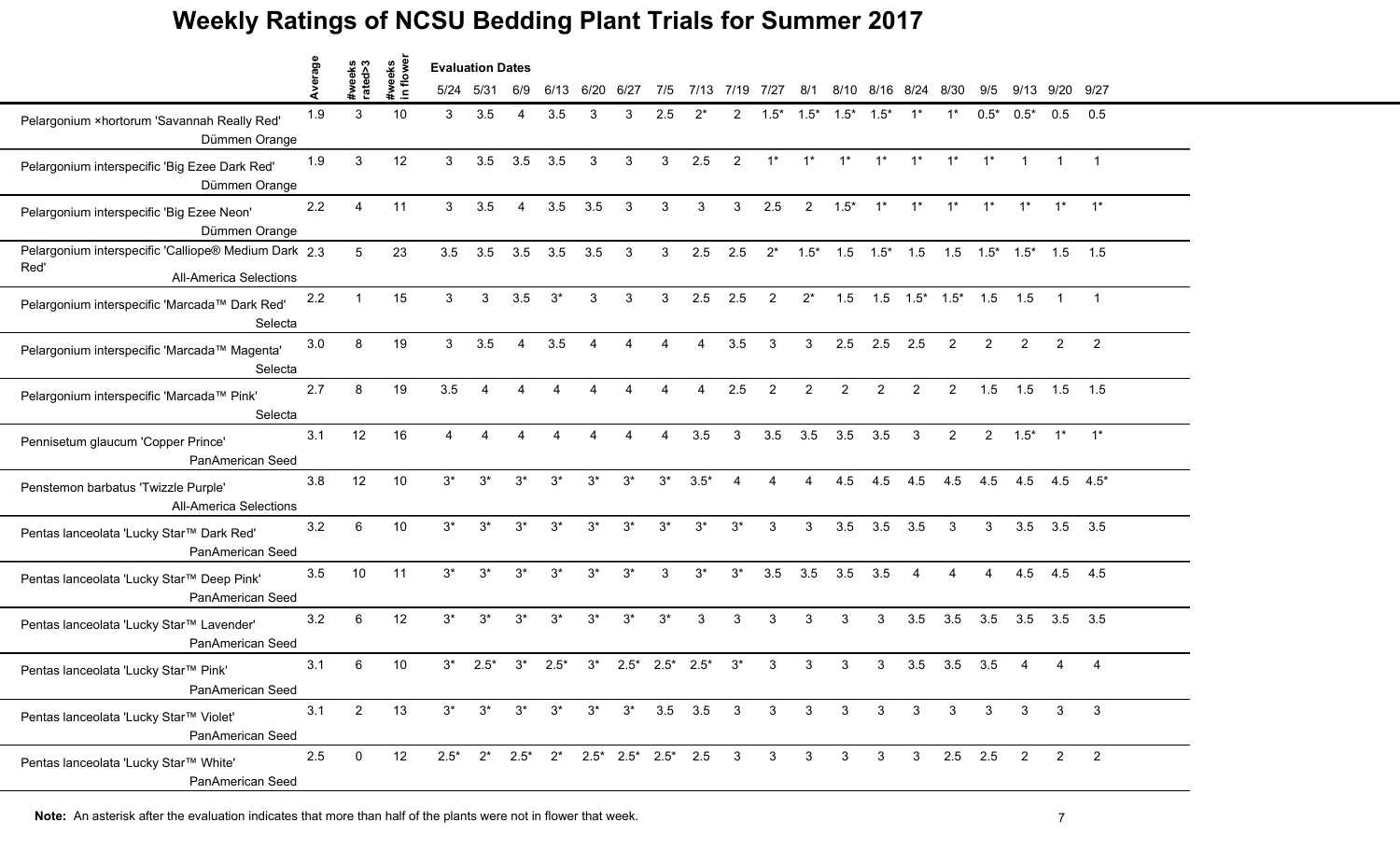|                                                                                   | verage |                   |                     | <b>Evaluation Dates</b> |                 |                        |                          |      |      |                        |                                     |                 |                |                 |                         |                |                   |                        |                      |       |                 |                |
|-----------------------------------------------------------------------------------|--------|-------------------|---------------------|-------------------------|-----------------|------------------------|--------------------------|------|------|------------------------|-------------------------------------|-----------------|----------------|-----------------|-------------------------|----------------|-------------------|------------------------|----------------------|-------|-----------------|----------------|
|                                                                                   | ₫      | #weeks<br>rated>3 | #weeks<br>in flower | 5/24 5/31               |                 | 6/9                    | 6/13                     | 6/20 | 6/27 | 7/5                    | 7/13                                | 7/19            | 7/27           | 8/1             | 8/10                    | 8/16           | 8/24              | 8/30                   | 9/5                  | 9/13  |                 | 9/20 9/27      |
| Petunia ×hybrida 'ColorRush™ Blue'<br><b>Ball FloraPlant®</b>                     | 3.9    | 14                | 19                  | 3.5                     | 4.5             | 4.5                    | 4.5                      | 4.5  | 4.5  | 4.5                    | 5                                   |                 | 5              | 4.5             |                         | 3.5            | 3.5               | 3                      | 3                    | 3     | 2.5             | $\overline{2}$ |
| Petunia ×hybrida 'ColorRush™ Pink'<br><b>Ball FloraPlant®</b>                     | 4.5    | 18                | 19                  | $\overline{4}$          | 5               | 4.5                    | 4.5                      | 5    | 5    | 5                      | 5                                   | 5               | 5              | $5\phantom{.0}$ | 5                       | 4.5            | 4.5               | 4.5                    | 4.5                  | 4.5   | 3.5             | 1.5            |
| Petunia ×hybrida 'Potunia Blue Star 10'<br>Dümmen Orange                          | 2.4    | $\overline{2}$    | 19                  | $\mathbf{3}$            | 3               | 3                      | 3                        | 3.5  | 3.5  | 3                      | 3                                   | 3               | 3              | 3               | 2.5                     | $\overline{2}$ | $\overline{2}$    | 1.5                    | $\blacktriangleleft$ |       |                 |                |
| Petunia ×hybrida 'Potunia Purple Halo'<br>Dümmen Orange                           | 2.6    | $\Omega$          | 19                  | 3                       | 3               | 3                      | 3                        | 3    | 3    | 3                      | 3                                   | 2.5             | $\overline{2}$ | 2               | 2.5                     | 2.5            | 2.5               | 2.5                    | 2.5                  | 2     | $\overline{2}$  | 1.5            |
| Petunia ×hybrida 'Supertunia® Bordeaux'<br><b>Proven Winners</b>                  | 3.5    | 14                | 16                  | 3.5                     |                 | 4.5                    | 4.5                      | 4.5  | 4.5  | 5                      | 5                                   | 4.5             | 4.5            | 4.5             |                         |                | 3.5               | $\mathcal{P}$          | 2                    | $1^*$ | $1^*$           | $0^*$          |
| Petunia ×hybrida 'Supertunia® Hot Pink Charm'<br><b>Proven Winners</b>            | 4.0    | 17                | 19                  | 3.5                     | 4               | 4.5                    | 4.5                      | 4.5  | 4.5  | 4.5                    | 4.5                                 | 4.5             | 4.5            | 4.5             | $\boldsymbol{\Lambda}$  | Δ              | Δ                 | 4                      | 3.5                  | 3.5   | 3               | 2.5            |
| Petunia ×hybrida 'Supertunia® Lovie Dovie'<br><b>Proven Winners</b>               | 3.7    | 17                | 19                  | 3.5                     | 4               | 3.5                    | $\boldsymbol{\varDelta}$ | Δ    | Δ    | $\boldsymbol{\Lambda}$ | 4                                   | 3.5             | 3.5            | $\overline{4}$  | 4                       | 4.5            | 4.5               | $\boldsymbol{\Lambda}$ | 4                    | 3.5   | 2.5             | 1.5            |
| Petunia ×hybrida 'Supertunia® Mulberry Charm'<br><b>Proven Winners</b>            | 4.1    | 15                | 19                  | 3.5                     | 4.5             | 4.5                    | 4.5                      | 4.5  | 4.5  | 5                      | 5                                   | 5               | 5              | 4.5             | 4.5                     | 4.5            | 4                 | 3.5                    | 3                    | 2.5   | 2.5             | $\overline{2}$ |
| Petunia ×hybrida 'Supertunia® Royal Magenta<br>Improved'<br><b>Proven Winners</b> | 3.6    | 14                | 19                  | 3.5                     |                 |                        | 4.5                      | 5    | 4.5  | 4.5                    | 4.5                                 |                 |                |                 | 3.5                     | 3.5            | 3.5               | 3                      | 2.5                  | 2     | $\overline{2}$  | $\overline{2}$ |
| Petunia ×hybrida 'Supertunia® Vista<br>Bubblegum®'<br><b>Proven Winners</b>       | 4.3    | 15                | 19                  | $\overline{4}$          | 4.5             | 4.5                    | 4.5                      | 5    | 5    | 5                      | 5                                   | 5               | 5              | 5               | 5                       | 4.5            | 4.5               | 3.5                    | 3                    | 3     | 3               | 3              |
| Petunia ×hybrida 'Supertunia® Vista Fuchsia<br>Impr'<br><b>Proven Winners</b>     | 4.6    | 19                | 19                  | 3.5                     | 4               | $\boldsymbol{\Lambda}$ | 4.5                      | 4.5  | 5    | 5                      | 5                                   | 5               | 5              | 5               | 5                       | 5              | 5                 | 4.5                    | 4.5                  | 4.5   | 4.5             | $\overline{4}$ |
| Petunia ×hybrida 'Supertunia® Vista Silverberry '<br><b>Proven Winners</b>        | 4.7    | 19                | 19                  | 3.5                     | 4.5             | 4.5                    | 4.5                      | 4.5  | 5    | 5                      | 5                                   | 5               | 5              | 5               | 5                       | 5              | 5                 | 4.5                    | 4.5                  | 4.5   | 4.5             | 4.5            |
| Petunia ×hybrida 'Surprise Purple Dance'<br>Dümmen Orange                         | 3.9    | 16                | 19                  | 3                       | 3.5             | 3.5                    |                          |      | 4.5  | 4.5                    | 4.5                                 | 4.5             | 4.5            | 4.5             | 4.5                     | 4.5            | 4.5               |                        | 4                    | 3.5   | 3               | 1.5            |
| Petunia ×hybrida 'Sweetunia Amethyst Halo'<br>Dümmen Orange                       | 2.9    | 11                | 19                  |                         | $3.5\quad 3.5$  |                        |                          |      |      |                        | 3.5 3.5 3.5 3.5 3.5 3.5 3.5 3.5 3.5 |                 |                |                 | $\overline{\mathbf{3}}$ |                |                   | 2.5 2.5 2.5 2.5        |                      |       | $2 \t 1.5 \t 1$ |                |
| Petunia ×hybrida 'Sweetunia Lavender Shimmer'<br>Dümmen Orange                    | 3.5    | 15                | 19                  |                         | 3.5 3.5 3.5 3.5 |                        |                          | 3.5  | 4    | 4                      |                                     | 4.5 4.5 4.5 4.5 |                |                 | $\overline{4}$          |                | $3.5$ $3.5$ $3.5$ |                        | 3                    | 2.5   | $\overline{2}$  | 1.5            |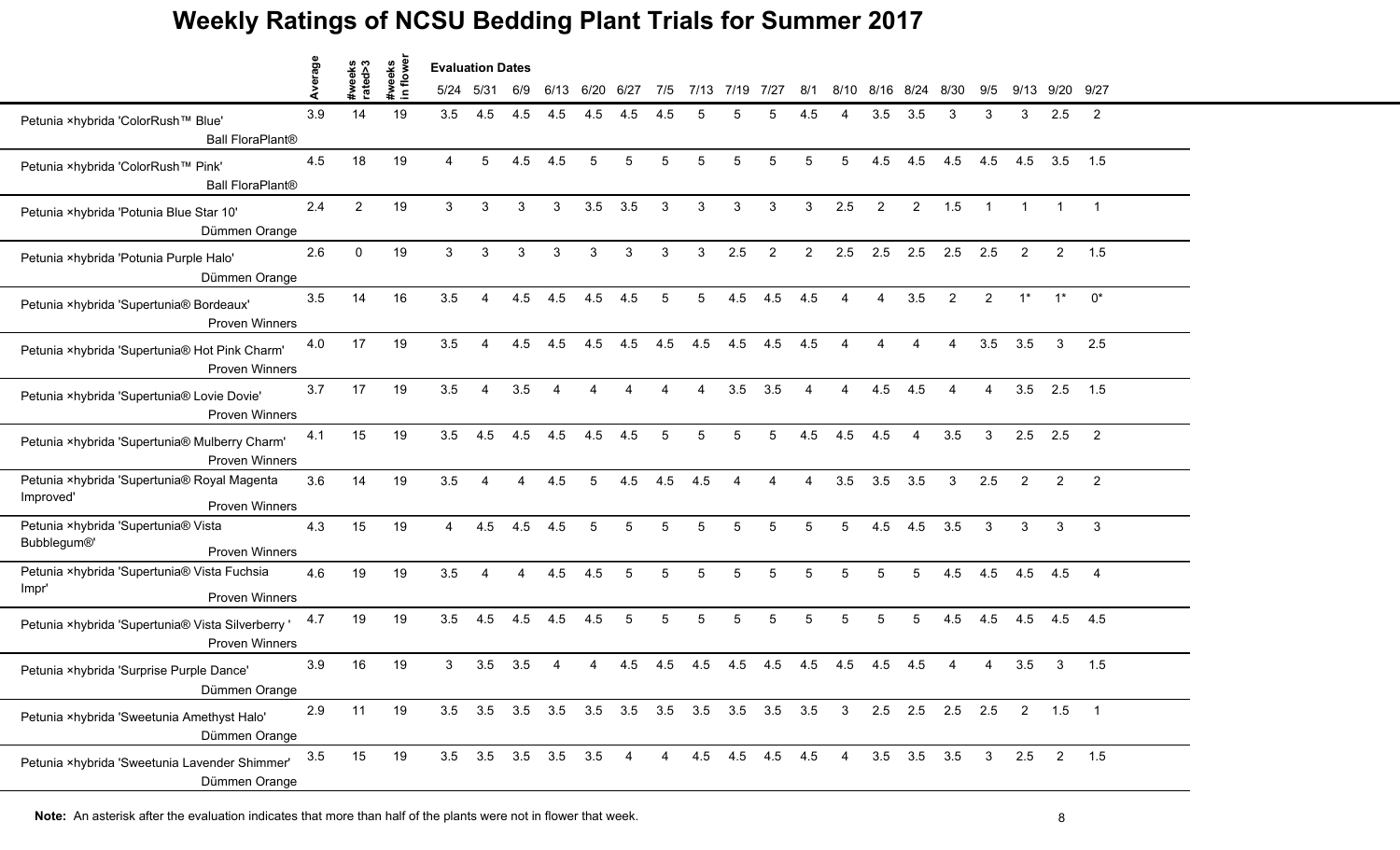|                                                                            | Average |                   | weeks<br>flower |                | <b>Evaluation Dates</b> |                   |                        |                          |                 |                        |                |                        |                |                |      |                |                |                             |                |                |                |                         |
|----------------------------------------------------------------------------|---------|-------------------|-----------------|----------------|-------------------------|-------------------|------------------------|--------------------------|-----------------|------------------------|----------------|------------------------|----------------|----------------|------|----------------|----------------|-----------------------------|----------------|----------------|----------------|-------------------------|
|                                                                            |         | #weeks<br>rated>3 | $\blacksquare$  |                | 5/24 5/31               | 6/9               | 6/13                   | 6/20                     | 6/27            | 7/5                    | 7/13           | 7/19                   | 7127           | 8/1            | 8/10 | 8/16           | 8/24           | 8/30                        | 9/5            | 9/13           | 9/20           | 9/27                    |
| Petunia ×hybrida 'Sweetunia Miss Marvel'<br>Dümmen Orange                  | 3.4     | 13                | 18              | 3              | Δ                       |                   | 4.5                    | 4.5                      | 4.5             | 4.5                    | 4.5            |                        |                |                |      | 3.5            | 3.5            | 3                           | 3              | 1.5            |                | $0^*$                   |
| Petunia ×hybrida 'Sweetunia Purple Touch 2017'<br>Dümmen Orange            | 1.6     | $\Omega$          | 16              | 3              | 2.5                     | 2.5               | 2.5                    | 2.5                      | 2.5             | $\overline{2}$         | 2.5            | $\overline{2}$         | 2              | $\overline{2}$ | 1.5  | $\overline{1}$ | $\overline{1}$ | 0.5                         | 0.5            | $0^*$          | $0^*$          | $0^*$                   |
| Petunia ×hybrida 'Sweetunia Rose Shimmer'<br>Dümmen Orange                 | 2.8     | 11                | 16              | 3.5            | 4.5                     | 4.5               | 4.5                    | $\boldsymbol{\varDelta}$ | 4               | 4                      | $\overline{4}$ | 3.5                    | 3.5            | 3.5            | 3    | 2.5            | $\overline{2}$ | 1.5                         | 1.5            | $0^*$          | $0^*$          | $0^*$                   |
| Petunia ×hybrida 'Tidal Wave® Red Velour'<br><b>All-America Selections</b> | 2.9     | $\mathbf{0}$      | 19              | $\mathbf{3}$   | 3                       | 3                 | 2.5                    | 2.5                      | 3               | 3                      | 3              | 3                      | 3              | 3              | 3    | 3              | 3              | 3                           | 3              | 3              | 3              | 3                       |
| Petunia ×hybrida 'Tritunia Rose Star'<br><b>All-America Selections</b>     | 3.3     | 11                | 19              | 3              | 3                       | 3.5               | 3.5                    | $\Delta$                 | 4               | 4.5                    | 4.5            |                        |                |                | Δ    | 3.5            | 3              | 3                           | 2.5            | $\overline{2}$ | 1.5            | 1.5                     |
| Petunia grandiflora 'Limbo Rose'<br><b>All-America Selections</b>          | 2.9     | 9                 | 19              | $\mathbf{3}$   | 3                       | 3.5               | $\overline{4}$         | $\boldsymbol{\varDelta}$ | 4               | $\boldsymbol{\Lambda}$ | $\overline{4}$ | $\boldsymbol{\Lambda}$ | 3.5            | 3.5            | 3    | 2.5            | $\overline{2}$ | $\overline{2}$              | $\overline{2}$ | 1.5            | $\mathbf{1}$   | $\overline{1}$          |
| Phlox ×hybrida 'Gisele™ Hot Pink'<br>Selecta                               | 3.7     | 17                | 19              | 3              | 3.5                     | 3.5               | 3.5                    | $\boldsymbol{\varDelta}$ | 4               | $\overline{4}$         | $\overline{4}$ | $\boldsymbol{\Lambda}$ | $\overline{4}$ | $\overline{4}$ | 3.5  | $3.5$ $3.5$    |                | 3.5                         | 3.5            | 4              | 4              | 3                       |
| Phlox ×hybrida 'Gisele™ Light Pink'<br>Selecta                             | 3.1     | 13                | 19              | 3              | 3.5                     | 3.5               | $\overline{4}$         | $\boldsymbol{\Lambda}$   | 4               | Δ                      | 3.5            | 3.5                    | 3.5            | 3.5            | 3.5  | 3.5            | 3.5            | 3                           | 2.5            | 2.5            | 0.5            | $\overline{\mathbf{0}}$ |
| Phlox ×hybrida 'Gisele™ Pink'<br>Selecta                                   | 3.7     | 18                | 19              | 3.5            |                         |                   |                        |                          |                 |                        | 3.5            | 3.5                    | 3.5            | 3.5            | 3.5  | 3.5            | 3.5            | 3.5                         | 3.5            | 4              | 3.5            | -3                      |
| Phlox ×hybrida 'Gisele™ White'<br>Selecta                                  | 2.9     | 6                 | 19              | 3              | 3.5                     | 3.5               | 3.5                    | 3.5                      | 3.5             | 3.5                    | 3              | 3                      | 3              | 3              | 3    | 3              | 3              | 2.5                         | 2.5            | 2.5            | 2              | 1.5                     |
| Phlox drummondii 'Intensia® Blueberry'<br><b>Proven Winners</b>            | 3.6     | 19                | 19              | 3.5            | $\overline{4}$          | 3.5               | $\boldsymbol{\Lambda}$ | $\boldsymbol{\varDelta}$ | 4               | $\overline{4}$         | 3.5            | 3.5                    | 3.5            | 3.5            | 3.5  | 3.5            | 3.5            | 3.5                         | 3.5            |                | $3.5\quad 3.5$ | 3.5                     |
| Phlox drummondii 'Intensia® Red Hot'<br><b>Proven Winners</b>              | 3.7     | 19                | 19              | 3.5            | 3.5                     | 3.5               | 4                      | Δ                        |                 | Δ                      | Δ              | Δ                      | 4              | 4              | 3.5  | 3.5            | 3.5            | 3.5                         | 3.5            | 3.5            | 3.5            | 3.5                     |
| Phlox drummondii 'Intensia® White Improved'<br>Proven Winners              | 3.5     | 15                | 19              | 3.5            |                         |                   |                        |                          |                 |                        | 3.5            | 3.5                    | 3.5            | 3.5            | 3.5  | 3.5            | 3.5            | 3.5                         | 3              | 3              | 2.5            | $\overline{2}$          |
| Portulaca hybrid 'Cupcake Upright Banana 12'<br>Dümmen Orange              | 4.0     | 18                | 19              | 3              |                         | $3.5$ $3.5$ $3.5$ |                        | 3.5                      | 4               | 4                      | 4.5            | 4.5 4.5 4.5 4.5 4.5    |                |                |      |                | 4              |                             |                | 4              | 4              | 3.5                     |
| Portulaca hybrid 'Cupcake Upright Orange Zest'<br>Dümmen Orange            | 4.4     | 18                | 19              | 3 <sup>1</sup> | 3.5                     | 4                 | 4                      |                          | 4.5 4.5 4.5 4.5 |                        |                | 5                      | 5              | 5              | 5    |                |                | 4.5 4.5 4.5 4.5 4.5 4.5 4.5 |                |                |                |                         |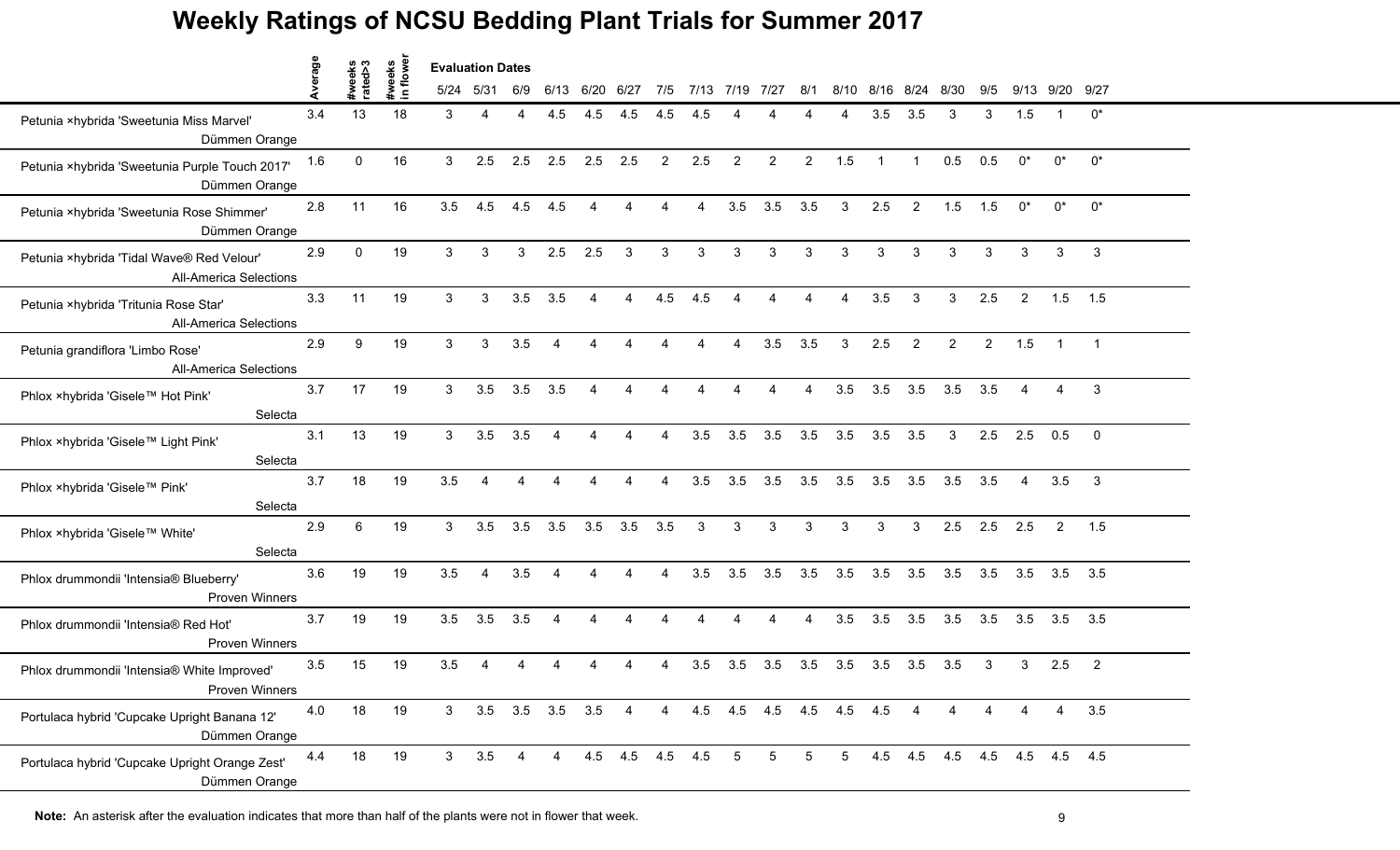|                                                                                          |         |                   |                    | <b>Evaluation Dates</b> |                |        |                                                               |        |                                 |                |                                 |              |                         |       |                                                                                                                                         |                |                |                |              |                |           |                |
|------------------------------------------------------------------------------------------|---------|-------------------|--------------------|-------------------------|----------------|--------|---------------------------------------------------------------|--------|---------------------------------|----------------|---------------------------------|--------------|-------------------------|-------|-----------------------------------------------------------------------------------------------------------------------------------------|----------------|----------------|----------------|--------------|----------------|-----------|----------------|
|                                                                                          | Average | #weeks<br>rated>3 | #weeks<br>in flowe | 5/24                    | 5/31           | 6/9    | 6/13                                                          | 6/20   | 6/27                            | 7/5            | 7/13                            | 7/19         | 7/27                    | 8/1   | 8/10                                                                                                                                    |                | 8/16 8/24      | 8/30           | 9/5          | 9/13           | 9/20 9/27 |                |
| Ptilotus exaltatus '170S13- Rose'<br><b>All-America Selections</b>                       | 0.5     | $\Omega$          | 3                  | $3^*$                   | $2.5*$         | 2      | 1.5                                                           |        | በ*                              | n*             | n*                              | n*           | n*                      | n*    | n*                                                                                                                                      | n*             | n*             | n*             | n*           | n*             | $0^*$     | $0^*$          |
| Ptilotus exaltatus '17OS14- Silver Pink'<br><b>All-America Selections</b>                | 1.4     | $\Omega$          | 13                 | $2^*$                   | $\overline{2}$ | $2^*$  | $2^*$                                                         | 1.5    | 1.5                             | $\overline{1}$ | $\mathbf{1}$                    | $\mathbf{1}$ | $1^*$                   | $1^*$ | $1^*$                                                                                                                                   | $\overline{1}$ | $\overline{1}$ |                |              | 1.5            | 1.5       | $\overline{2}$ |
| Ptilotus exaltatus 'Joey'<br><b>All-America Selections</b>                               | 1.6     | $\mathbf{0}$      | 14                 | $3^*$                   | $2.5*$         | 2.5    | 2.5                                                           | 2.5    | 2.5                             | 2              | 1.5                             | 1.5          | $1^*$                   | $1^*$ | $1^*$                                                                                                                                   | $\overline{1}$ | $\mathbf{1}$   | $\mathbf{1}$   |              | $\overline{1}$ |           | 1.5            |
| Salvia ×hybrida 'Mystic Spires Improved'<br><b>Ball FloraPlant®</b>                      | 4.9     | 19                | 18                 | $4^*$                   | 4.5            | 4.5    | 4.5                                                           | 5      | 5                               | 5              | $\overline{5}$                  | 5            | 5                       | 5     | 5                                                                                                                                       | 5              | 5              | 5              | 5            | 5              | 5         | 5              |
| Salvia ×hybrida 'Mysty'<br><b>Ball FloraPlant®</b>                                       | 4.3     | 19                | 19                 | 3.5                     |                |        |                                                               |        |                                 | 4.5            | 5                               | 5            | 5                       | 5     | 4.5                                                                                                                                     | 4.5            | 4.5            | 4.5            | 4.5          |                |           | $\overline{4}$ |
| Salvia ×hybrida 'Rockin'™ Deep Purple'<br><b>Proven Winners</b>                          | 4.2     | 19                | 18                 | $3.5*$                  | 3.5            | 4      | 4.5                                                           | 4      | Δ                               | 4              | $\mathbf 4$                     | 4            | Δ                       | 4.5   | 4.5                                                                                                                                     | 4.5            | 4.5            | 4.5            | 4.5          | 4.5            | 4.5       | 4.5            |
| Salvia ×hybrida 'Rockin'™ Playin' the Blues™<br>Improved'<br><b>Proven Winners</b>       | 5.0     | 19                | 19                 | 4.5                     | 5              | 5      | 5                                                             | 5      | 5                               | 5              | $\overline{5}$                  | 5            | 5                       | 5     | 5                                                                                                                                       | 5              | 5              | $\overline{5}$ | 5            | 5              | 5         | $\overline{5}$ |
| Salvia coccinea 'Summer Jewel Lavender'<br><b>All-America Selections</b>                 | 3.8     | 17                | 17                 | $3^*$                   | $3^*$          | 3.5    | 3.5                                                           | 4      |                                 | Δ              |                                 |              |                         | Δ     |                                                                                                                                         |                |                |                |              |                |           | $\overline{4}$ |
| Salvia coccinea 'Summer Jewel White'<br><b>All-America Selections</b>                    | 4.5     | 18                | 17                 | $3^*$                   | $3.5*$         | 4.5    | 4.5                                                           | 5      | 5                               | 5              |                                 | 4.5          | 4.5                     | 4.5   | 4.5                                                                                                                                     | 4.5            | 5              | 4.5            | 4.5          | 4.5            | 4.5       | 4.5            |
| Salvia splendens 'Salvation Red'<br>Comense                                              | 3.4     | 11                | 16                 | $3^*$                   | $3^*$          | 3      | $3^*$                                                         | 3.5    | $\overline{4}$                  | 4              | $\boldsymbol{\Lambda}$          | 4            | Δ                       | 4     | 3.5                                                                                                                                     | 3.5            | 3.5            | 3.5            | $\mathbf{3}$ | 3              | 3         | 3              |
| Solenostemon scutellarioides 'Flame Thrower™<br>Chili Pepper'<br><b>Ball FloraPlant®</b> | 4.5     | 19                |                    | $3.5*$                  | $4^*$          | $4^*$  | $4^*$                                                         |        | $4.5^*$ $4.5^*$ $4.5^*$ $4.5^*$ |                |                                 | $5^*$        | $5^*$                   | $5^*$ | $5^*$                                                                                                                                   | $5*$           | $5^*$          | $5^*$          | $4.5*$       | $4.5*$         | $4^*$     | 3.5            |
| Solenostemon scutellarioides 'Flame Thrower™<br>Chipotle'<br><b>Ball FloraPlant®</b>     | 4.1     | 16                | 8                  | $3.5*$                  | $4^*$          | $4.5*$ | $4.5*$                                                        |        |                                 |                | $4.5^*$ $4.5^*$ $4.5^*$ $4.5^*$ |              | $4.5^*$ $4.5^*$ $4.5^*$ |       | 4.5                                                                                                                                     | 4.5            | 4.5            | 4              | 3.5          | 3              | 3         | 3              |
| Solenostemon scutellarioides 'Flame Thrower™<br>Habanero'<br><b>Ball FloraPlant®</b>     | 4.1     | 15                | 10                 | $3.5*$                  |                | 4*     | $4.5*$                                                        | $4.5*$ | $4.5*$                          | $4.5*$         | $5*$                            | 5*           |                         | 5     | 4.5                                                                                                                                     |                |                | 3.5            | 3            | 3              | 3         | 3              |
| Solenostemon scutellarioides 'Flame Thrower™<br>Salsa Verde'<br><b>Ball FloraPlant®</b>  | 3.9     | 19                | $\mathbf{0}$       |                         |                |        |                                                               |        |                                 |                |                                 |              |                         |       | $3.5^*$ $3.5^*$ $4^*$ $4^*$ $3.5^*$ $3.5^*$ $3.5^*$ $3.5^*$ $3.5^*$ $3.5^*$ $4^*$ $4.5^*$ $4.5^*$ $4.5^*$ $4.5^*$ $4.5^*$ $4.5^*$ $4^*$ |                |                |                |              |                |           |                |
| Solenostemon scutellarioides 'Flame Thrower™<br>Spiced Curry'<br><b>Ball FloraPlant®</b> | 4.7     | 19                | 3                  | $3.5*$                  |                |        | $4^*$ $4.5^*$ $4.5^*$ $4.5^*$ $4.5^*$ $4.5^*$ $4.5^*$ $4.5^*$ |        |                                 |                |                                 | $5^*$        | $5^*$                   | $5^*$ | $5*$                                                                                                                                    | $5*$           | $5^*$          | $5^*$          | $5^*$        | $5^{\circ}$    | 4.5 4.5   |                |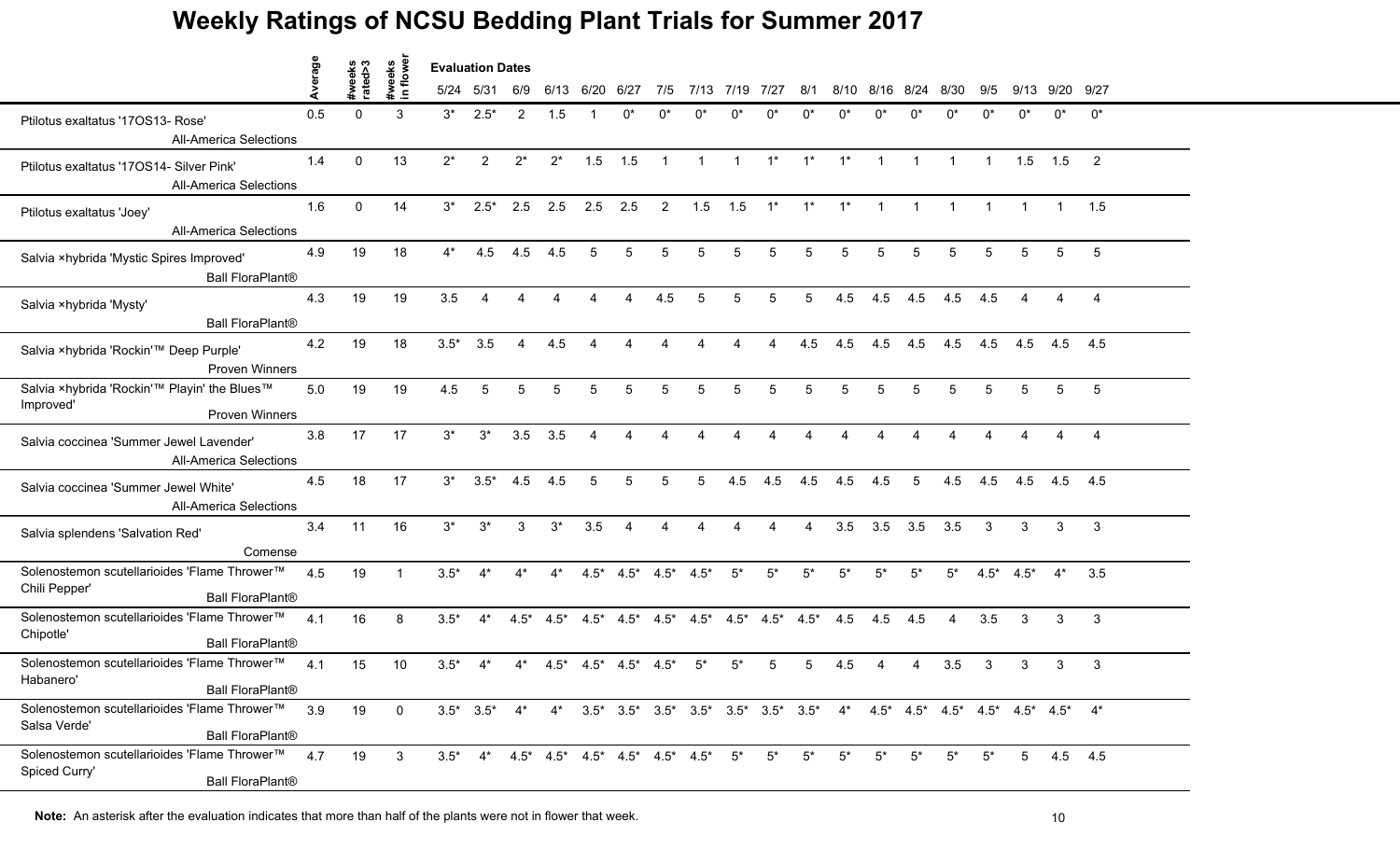|                                                                          |         |                   | weeks<br>1 flowe |       | <b>Evaluation Dates</b> |                |                |                |                   |                |                 |                 |                 |                        |                           |                       |            |                |        |                                     |                  |                |
|--------------------------------------------------------------------------|---------|-------------------|------------------|-------|-------------------------|----------------|----------------|----------------|-------------------|----------------|-----------------|-----------------|-----------------|------------------------|---------------------------|-----------------------|------------|----------------|--------|-------------------------------------|------------------|----------------|
|                                                                          | Average | #weeks<br>rated>3 | $\blacksquare$   |       | 5/24 5/31               | 6/9            | 6/13           | 6/20           | 6/27              | 7/5            |                 | 7/13 7/19       | 7/27            | 8/1                    | 8/10                      | 8/16                  | 8/24       | 8/30           | 9/5    |                                     | 9/13 9/20 9/27   |                |
| Solenostemon scutellarioides 'Mainstreet<br>Michigan Avenue'             | 4.7     | 19                | 10               | 4*    | $4.5^*$ $4.5^*$         |                | $5^*$          | $4.5*$         | $5^*$             | $5^*$          |                 | 5*              | 5               | 5                      | 5                         | 4.5                   | 4.5        | 4.5            | 4.5    | 4.5                                 | 4.5              | $\overline{4}$ |
| Dümmen Orange                                                            |         |                   |                  |       |                         |                |                |                |                   |                |                 |                 |                 |                        |                           |                       |            |                |        |                                     |                  |                |
| Tagetes erecta '17OS08- Gold'<br><b>All-America Selections</b>           | 3.5     | 12                | 15               | $4^*$ | $\overline{4}$          | 4.5            | 4.5            | 4.5            | 4.5               | 4.5            | 5               | $5\phantom{.0}$ | $5\phantom{.0}$ | 4.5                    | 3.5                       | $\mathbf{3}$          | 3          | $2^*$          | $2^*$  | $1.5*$                              | $\overline{1}$   | $\overline{1}$ |
| Tagetes erecta '17OS09- Light Orange'<br><b>All-America Selections</b>   | 3.2     | 12                | 17               | $3^*$ | $3.5*$                  | 3.5            | 3.5            |                | $3.5$ $3.5$ $3.5$ |                | $\overline{4}$  |                 | $4.5$ $4.5$     | $\overline{4}$         | $\overline{4}$            | 3.5                   | 3          | $2^{\circ}$    | 2.5    |                                     | $2 \qquad 1.5$   | $\overline{1}$ |
| Tagetes erecta '17OS10- Orange'<br><b>All-America Selections</b>         | 3.3     | 11                | 13               | 3     | 3.5                     | 3.5            | $\overline{4}$ | 4.5            | 4.5               | 4.5            | 5               | 5               | $5\phantom{.0}$ | 4.5                    | 3.5                       | 3                     | $3^*$      | $2^*$          | $2^*$  |                                     | $1*$ 0.5* 0.5*   |                |
| Tagetes erecta '17OS11- Yellow'<br><b>All-America Selections</b>         | 3.2     | 9                 | 16               | 3     | 3                       | 3              | 3              | 3.5            | 3.5               | $\overline{A}$ | 4.5             | 4.5             | 4.5             | 4.5                    | $\overline{4}$            | 3.5                   | 3          |                |        | $2.5^*$ $2.5^*$ $1.5^*$ $1.5$       |                  | $\overline{1}$ |
| Tagetes erecta 'Antigua Gold'<br><b>All-America Selections</b>           | 3.1     | 12                | 15               | 3.5   | 3.5                     | $\overline{4}$ | 4              | $\overline{4}$ | 4                 | 4.5            | 4.5             | 4.5             | 4.5             | 4.5                    | 3.5                       | $\mathbf{3}$          | 3          |                |        | $2 \t 1.5^* \t 0.5^*$               | $0^*$            | $0^*$          |
| Tagetes erecta 'Dune Gold'<br><b>All-America Selections</b>              | 2.8     | 9                 | 14               | 3     | 3                       | 3              | 3.5            | 3.5            | 3.5               | $\overline{4}$ | 3.5             |                 | $3.5$ $3.5$     |                        | $3.5$ $3.5$               | $\mathbf{3}$          | $3^*$      |                |        | $2$ $1.5^*$ $1.5^*$ $0.5^*$ $0.5^*$ |                  |                |
| Tagetes erecta 'Dune Yellow'<br><b>All-America Selections</b>            | 2.9     | 9                 | 12               | 3     | 3                       | 3              | 3.5            | 3.5            | 3.5               | 3.5            | 3.5             | $\mathbf{3}$    | 3.5             |                        | $3.5$ $3.5$ $3.5^*$ $3^*$ |                       |            | $3^*$          |        | $2.5^*$ $1.5^*$ $0.5^*$ $0.5^*$     |                  |                |
| Tagetes erecta 'Garland'<br><b>All-America Selections</b>                | 3.1     | 11                | 12               | $3^*$ | $3^*$                   | 3.5            | 3.5            | 3.5            | 4                 |                | 4.5             | 4.5             | 4.5             | $\boldsymbol{\Lambda}$ | 4                         | 3.5                   | 3          | $2^*$          |        | $1.5^*$ $1.5^*$ $0.5^*$             |                  | $0^*$          |
| Tagetes erecta 'Moonstruck Orange'<br><b>All-America Selections</b>      | 2.8     | 10                | 12               | 3     | 3                       | 3.5            | $\overline{4}$ | 4.5            | 4.5               | 4.5            | 4.5             | $\overline{4}$  | $\overline{4}$  | $\overline{4}$         |                           | $3.5$ $2.5^*$ $2^*$   |            | $1.5^*$ 1*     |        | $0^*$                               | $0^*$            | $0^*$          |
| Tagetes erecta 'Moonstruck Yellow'<br><b>All-America Selections</b>      | 3.4     | 14                | 12               | 3.5   | 3.5                     | 3.5            | $\overline{4}$ | 4.5            | 4.5 4.5           |                | $5\overline{)}$ | 4.5             | 4.5             | 4.5                    | 4.5                       | $4^*$ $4^*$           |            | $3^*$          | $2^*$  |                                     | $1^*$ 0.5* $0^*$ |                |
| Tagetes erecta 'Taishan Gold'<br><b>All-America Selections</b>           | 2.5     | 11                | 12               | 3.5   | 3.5                     | 3.5            | $\overline{4}$ | 4              | 4                 | 4.5            | $\overline{4}$  | $\overline{4}$  | $\overline{4}$  | $\overline{4}$         |                           | $2.5$ $1.5^*$ $0.5^*$ |            | $0^*$          | $0^*$  | $0^*$                               | $0^*$            | $0^*$          |
| Tagetes erecta 'Taishan Orange'<br><b>All-America Selections</b>         | 3.2     | 11                | 12               | 3     | 3                       | 3.5            | 4              | 4.5            | 4.5               | 4.5            | 5               | 5               | 5               | 5                      | 4                         | $3.5*$                | $3^*$      | $2^*$          | $1.5*$ | 0*                                  | $0^*$            | $0^*$          |
| Tagetes erecta 'Taishan Yellow'<br><b>All-America Selections</b>         | $2.8\,$ | 9                 | 22               | 3     | 3                       | 3              | 3.5            | $\overline{4}$ | $\overline{4}$    | 4.5            | 5               |                 | 5 4.5 4.5 4     |                        |                           |                       | $3^*$ 1.5* | 0*             | $0^*$  | $0^*$                               | $0^*$            | $\mathbf 0$    |
| Tagetes patula '17OS07- French Bicolor'<br><b>All-America Selections</b> | 3.7     | 13                | 18               |       | $3.5$ $3.5$             | $\overline{4}$ | $\overline{4}$ | 4.5            | 5                 | 5              | 5 <sub>5</sub>  |                 | 4.5 4.5 4.5 3.5 |                        |                           | $\mathbf{3}$          | 3          | 3 <sup>7</sup> |        | $3.5$ 2.5                           | $\overline{2}$   | $1^*$          |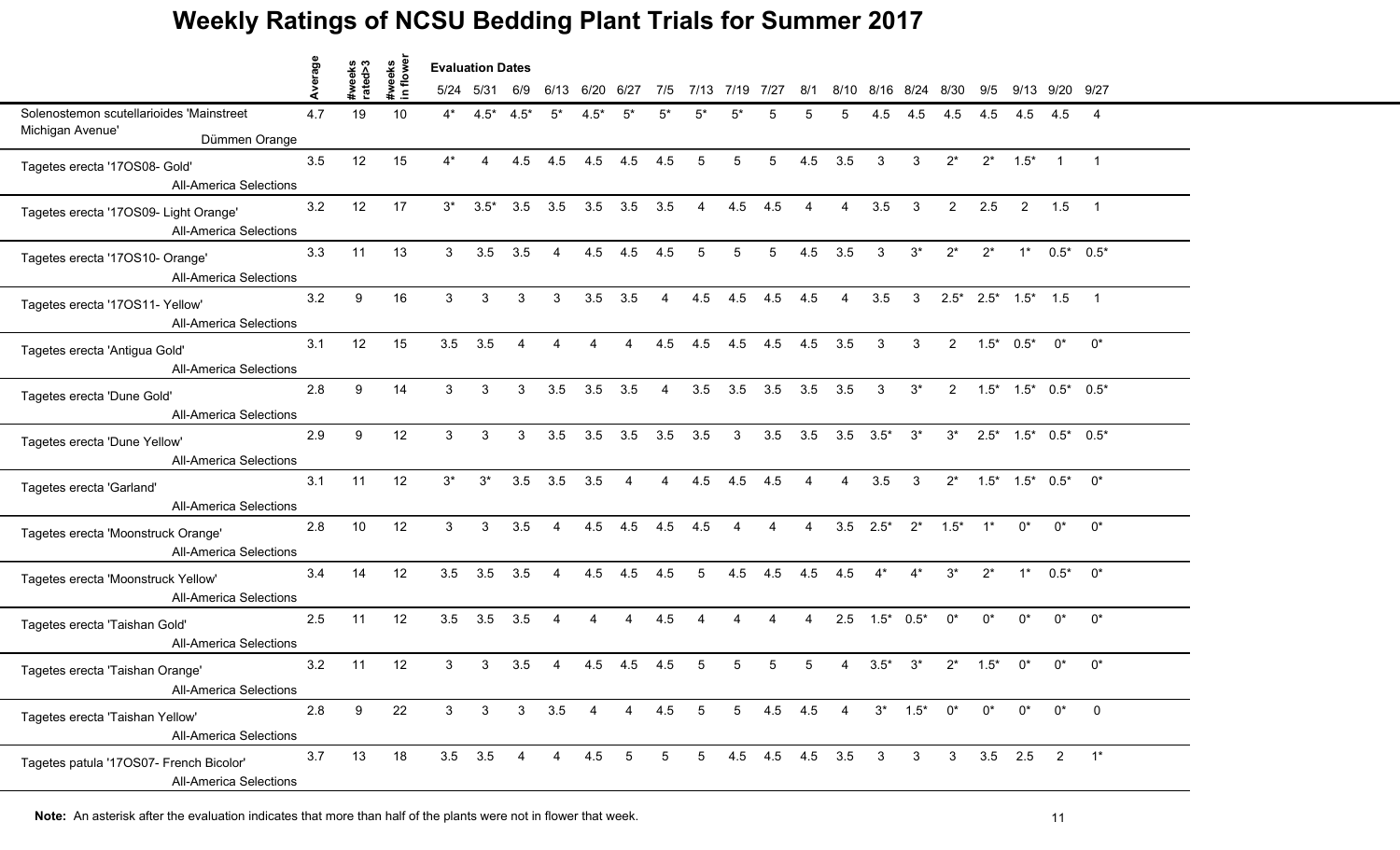|                                                                               | Average |                   | owe                    | <b>Evaluation Dates</b> |                               |                         |                |                |      |                        |                |                        |                 |                          |                |                          |                |                        |                        |          |                       |                |
|-------------------------------------------------------------------------------|---------|-------------------|------------------------|-------------------------|-------------------------------|-------------------------|----------------|----------------|------|------------------------|----------------|------------------------|-----------------|--------------------------|----------------|--------------------------|----------------|------------------------|------------------------|----------|-----------------------|----------------|
|                                                                               |         | #weeks<br>rated>3 | #weeks<br>$\mathbf{r}$ |                         | 5/24 5/31                     | 6/9                     | 6/13           | 6/20           | 6/27 | 7/5                    | 7/13           | 7/19                   | 7/27            | 8/1                      | 8/10           | 8/16                     | 8/24           | 8/30                   | 9/5                    | 9/13     | 9/20                  | 9/27           |
| Tagetes patula 'Bonanza Bolero Improved'<br>PanAmerican Seed                  | 3.4     | 13                | 16                     | 3                       | 3.5                           | 3.5                     |                | 4.5            | 4.5  | 4.5                    |                | 5                      | 4.5             | 4.5                      | 4.5            |                          | 3.5            |                        | 2                      | $1.5*$   | $0^*$                 | $0^*$          |
| Tagetes patula 'Bonanza Orange'<br>PanAmerican Seed                           | 3.5     | 13                | 17                     | $\mathbf{3}$            | 3                             | 3                       | 3.5            | $\Delta$       | 4    | $\boldsymbol{\Lambda}$ | 4.5            | $\boldsymbol{\Lambda}$ | 4               | $\boldsymbol{\varDelta}$ | Δ              | $\boldsymbol{\varDelta}$ | $\overline{4}$ | 3.5                    | 3.5                    | 3        | $2^*$                 | $1.5*$         |
| Tagetes patula 'Bonanza Yellow'<br>PanAmerican Seed                           | 3.5     | 15                | 17                     | 3                       | 3.5                           | 3.5                     | 3.5            | 3.5            | 3.5  | $\overline{4}$         | 4              | $\overline{4}$         | 4               | $\boldsymbol{\Lambda}$   | $\overline{4}$ | $\overline{4}$           | 3.5            | 3.5                    | 3.5                    | 3        |                       | $2.5^*$ 1.5*   |
| Tagetes patula 'Hero Spry'<br><b>All-America Selections</b>                   | 3.3     | 13                | 16                     | 3.5                     | 4                             | $\overline{4}$          | 4.5            | 4.5            | 4.5  | 4.5                    | $\overline{4}$ | 4                      | $\overline{4}$  | 4.5                      | $\overline{4}$ | 3.5                      | 3              | 2.5                    | 2                      | $1^*$    | $0.5^*$               | $0^*$          |
| Tagetes patula 'Janie Spry'<br><b>All-America Selections</b>                  | 2.7     | 10                | 14                     | 3.5                     | 3.5                           | 3.5                     | 3.5            | 3.5            | 3.5  | 3.5                    | 3.5            | 3.5                    | 3.5             | 3                        | 2.5            | 2.5                      | 2.5            | $2^*$                  | $2^*$                  |          | $0^*$                 | $0^*$          |
| Torenia fournieri '170S15'<br><b>All-America Selections</b>                   | 4.2     | 19                | 19                     | 3.5                     | 4                             | $\boldsymbol{\Lambda}$  | 4.5            | 4.5            | 4.5  | 4.5                    | 5              | 5                      | 4.5             | 4.5                      | 4.5            | 4.5                      | $\overline{4}$ | $\overline{4}$         | $\overline{4}$         | 3.5      | 3.5                   | 3.5            |
| Torenia fournieri 'Kauai Lemon Drop'<br><b>All-America Selections</b>         | 2.8     | 8                 | 19                     | 3                       | 3.5                           | 3.5                     | $\overline{4}$ | $\overline{4}$ | 4    | 3.5                    | 3.5            | 3.5                    | 3               | 2.5                      | $\overline{2}$ | $\overline{2}$           | $\overline{2}$ | 2                      | $\overline{2}$         |          | $1.5$ 1.5             | 1.5            |
| Verbena ×hybrida 'Empress Sun Lavender<br>Charme 06'<br>Dümmen Orange         | 3.0     | 9                 | 14                     |                         | $3.5$ $3.5^*$ $3.5^*$         |                         | 3.5            | 3.5            | 3.5  | 3.5                    | 3.5            | 3.5                    | 3               | 3                        | 3              | 3                        | 2.5            | $2.5^*$ 2.5*           |                        | $2^*$    | $\overline{2}$        | 2              |
| Verbena ×hybrida 'Empress Sun Pink 01'<br>Dümmen Orange                       | 3.2     | $\overline{7}$    | 15                     | $3^*$                   |                               | $3.5^*$ $3.5^*$ $3.5^*$ |                | 3.5            | 3.5  | 3.5                    | 3.5            | 3                      | 3               | 3                        | 3              | 3                        | 3              | 3                      | 3                      | 3        | 3                     | 2.5            |
| Verbena ×hybrida 'Empress Sun Red 16'<br>Dümmen Orange                        | 4.0     | 19                | 18                     |                         | $3.5\quad 3.5^*$              | 3.5                     | $\overline{4}$ | $\overline{4}$ | 4    | $\boldsymbol{\Lambda}$ | 4.5            | 4.5                    | 4.5             | 4.5                      | $\overline{4}$ | $\boldsymbol{\varDelta}$ | 4              | $\boldsymbol{\Lambda}$ | $\boldsymbol{\Lambda}$ | $\Delta$ | 4                     | $\overline{4}$ |
| Verbena ×hybrida 'Empress Sun Violet 01'<br>Dümmen Orange                     | 3.3     | 11                | 18                     | 3.5                     |                               | $3.5$ $3.5^*$ $3.5$     |                | 3.5            | 3.5  | 3.5                    | 3.5            | 3.5                    | 3.5             | 3.5                      | 3              | 3                        | 3              | $\mathcal{S}$          | $\mathbf{3}$           | 3        | 3                     | 3              |
| Verbena ×hybrida 'Empress Sun White Blush 04'<br>Dümmen Orange                | 3.1     | $7\overline{ }$   | 14                     |                         | $3.5$ $3.5^*$ $3.5^*$ $3.5^*$ |                         |                | 3.5            | 3.5  | 3.5                    | $\mathbf{3}$   | 3                      | 3               | 3                        | 3              | 3                        | 3              | $3^*$                  | $3^*$                  | 2.5      | 2.5                   | 2.5            |
| Verbena ×hybrida 'EnduraScape™ Pink Bicolor'<br><b>All-America Selections</b> | 3.1     | 9                 | 17                     | $3.5*$                  | $3.5*$                        | 3.5                     | 3.5            |                |      | 4.5                    |                | 3.5                    | 3               | 2.5                      | 2.5            | 2.5                      | 2.5            | 2.5                    | 2.5                    |          | $2.5$ 2.5             | 2.5            |
| Verbena ×hybrida 'Superbena® Cherryburst'<br>Proven Winners                   | 3.9     | 18                | 17                     |                         | $3.5^*$ $3.5$ $3.5^*$ $3.5$   |                         |                | 4              | 4    | 4                      |                |                        | 4.5 4.5 4.5 4.5 |                          | 4              | 4                        | 4              | 4                      |                        |          | $3.5$ $3.5$ $3.5$ $3$ |                |
| Verbena ×hybrida 'Superbena® Stormburst'<br><b>Proven Winners</b>             | 3.9     | 17                | 18                     | $3^*$                   | $3^{\circ}$                   | $3.5$ $3.5$             |                | 4              | 4    | $\overline{4}$         | 4.5            | $\overline{4}$         |                 | 4.5 4.5                  | 4              | Δ                        | 4              |                        |                        | 4        |                       | $3.5$ $3.5$    |